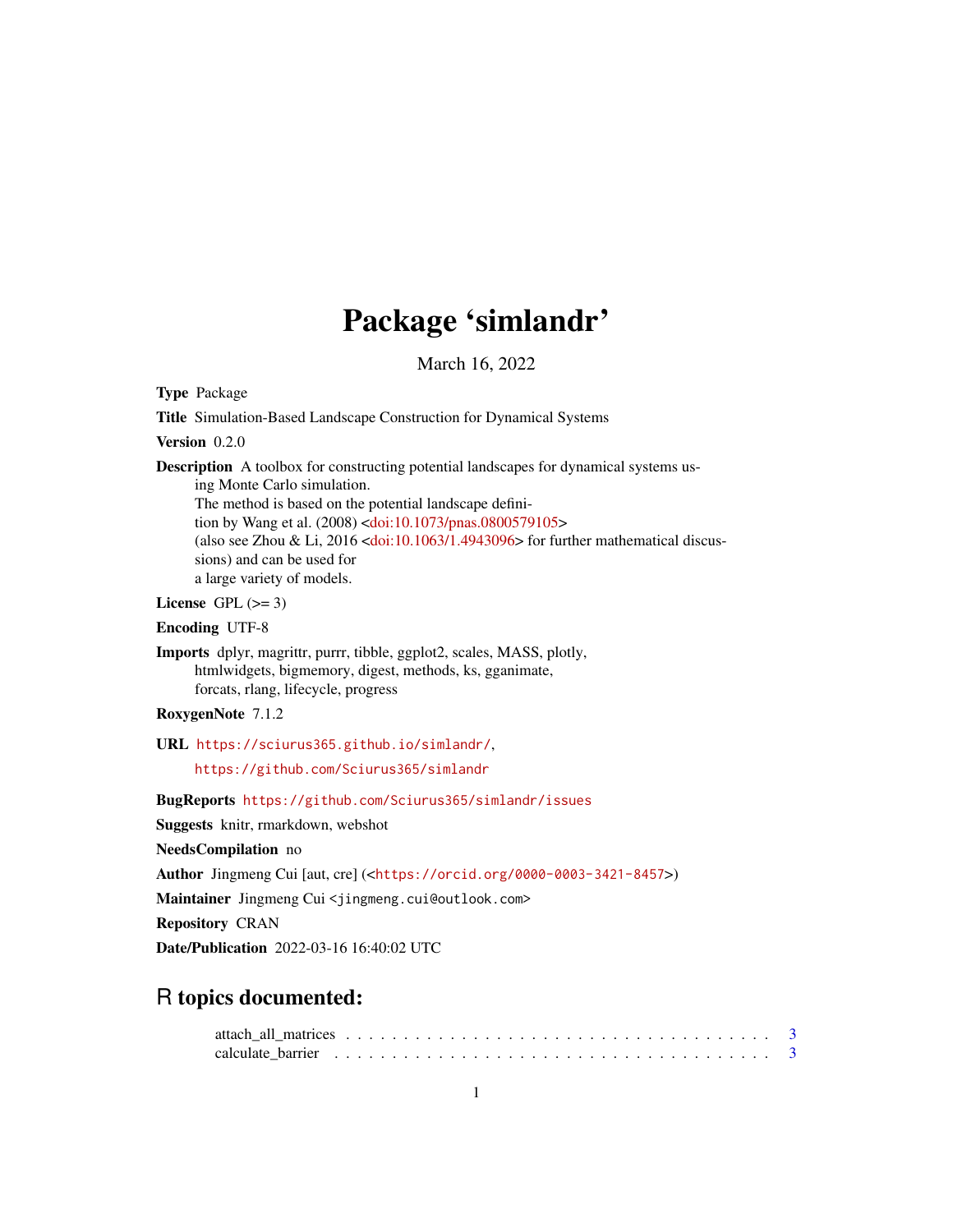| 5<br>6<br>$\overline{7}$<br>8<br>8<br>9<br>9<br>10<br>10<br>11<br>11<br>12<br>13<br>13<br>14<br>15<br>15<br>16<br>17<br>18<br>18<br>19<br>20<br>20<br>21<br>22<br>22<br>23<br>24<br>24<br>25<br>26<br>26<br>27<br>27<br>28<br>28 |
|----------------------------------------------------------------------------------------------------------------------------------------------------------------------------------------------------------------------------------|
|                                                                                                                                                                                                                                  |
|                                                                                                                                                                                                                                  |
|                                                                                                                                                                                                                                  |
|                                                                                                                                                                                                                                  |
|                                                                                                                                                                                                                                  |
|                                                                                                                                                                                                                                  |
|                                                                                                                                                                                                                                  |
|                                                                                                                                                                                                                                  |
|                                                                                                                                                                                                                                  |
|                                                                                                                                                                                                                                  |
|                                                                                                                                                                                                                                  |
|                                                                                                                                                                                                                                  |
|                                                                                                                                                                                                                                  |
|                                                                                                                                                                                                                                  |
|                                                                                                                                                                                                                                  |
|                                                                                                                                                                                                                                  |
|                                                                                                                                                                                                                                  |
|                                                                                                                                                                                                                                  |
|                                                                                                                                                                                                                                  |
|                                                                                                                                                                                                                                  |
|                                                                                                                                                                                                                                  |
|                                                                                                                                                                                                                                  |
|                                                                                                                                                                                                                                  |
|                                                                                                                                                                                                                                  |
|                                                                                                                                                                                                                                  |
|                                                                                                                                                                                                                                  |
|                                                                                                                                                                                                                                  |
|                                                                                                                                                                                                                                  |
|                                                                                                                                                                                                                                  |
|                                                                                                                                                                                                                                  |
|                                                                                                                                                                                                                                  |
|                                                                                                                                                                                                                                  |
|                                                                                                                                                                                                                                  |
|                                                                                                                                                                                                                                  |
|                                                                                                                                                                                                                                  |
|                                                                                                                                                                                                                                  |
| 29<br>print.batch_simulation $\ldots \ldots \ldots \ldots \ldots \ldots \ldots \ldots \ldots \ldots \ldots \ldots \ldots$                                                                                                        |
| 29                                                                                                                                                                                                                               |
| 30                                                                                                                                                                                                                               |
| 30                                                                                                                                                                                                                               |
| 31                                                                                                                                                                                                                               |
| 31                                                                                                                                                                                                                               |
| 32                                                                                                                                                                                                                               |
| 33                                                                                                                                                                                                                               |
| 34                                                                                                                                                                                                                               |

**Index**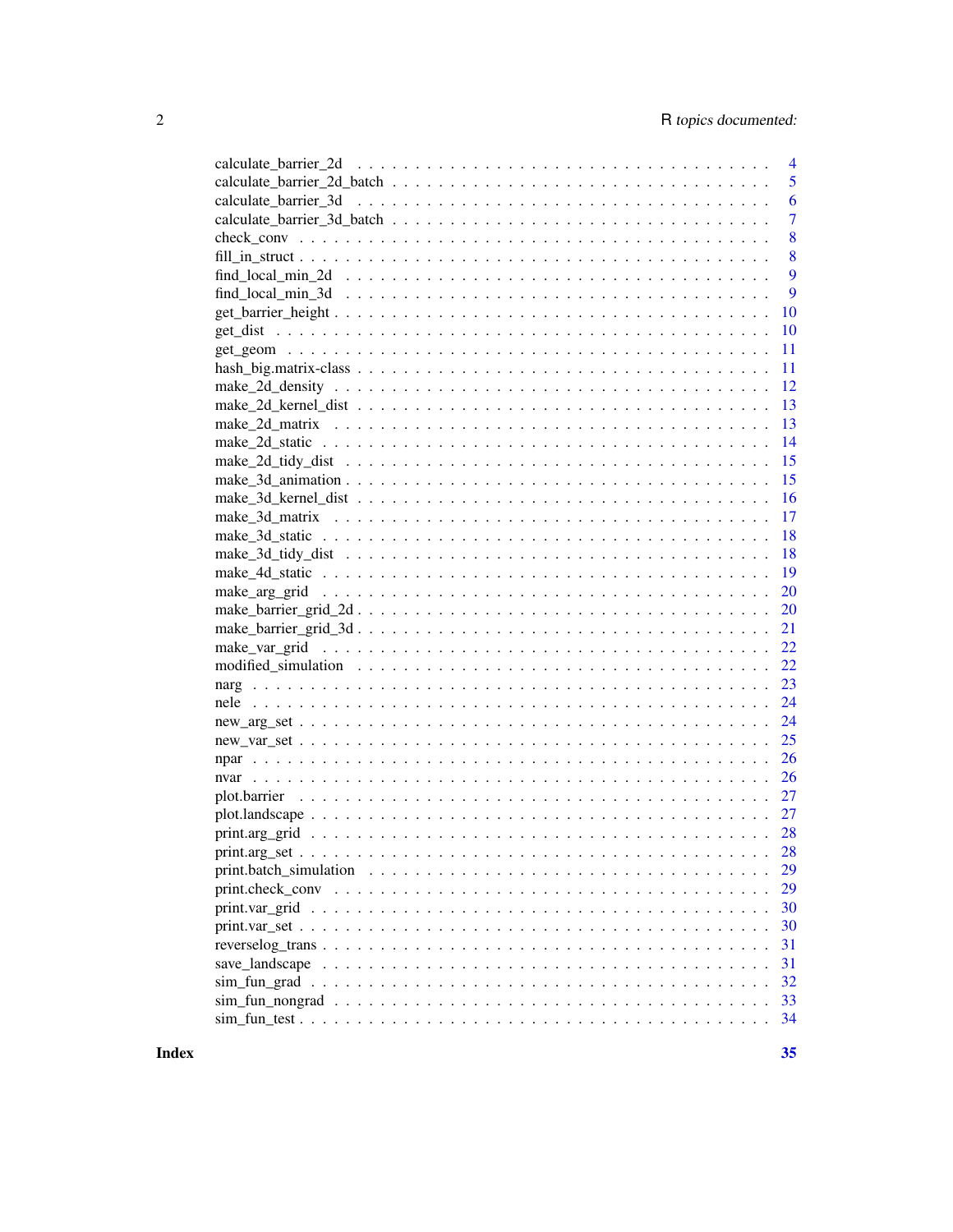<span id="page-2-0"></span>attach\_all\_matrices *Attach all matrices in a batch simulation*

#### Description

Attach all matrices in a batch simulation

#### Usage

```
attach_all_matrices(bs, backingpath = "bp")
```
#### Arguments

| bs          | A batch_simulation() object.             |
|-------------|------------------------------------------|
| backingpath | Passed to bigmemory: $:as.big.mathx()$ . |

## Value

A batch\_simulation object with all hash\_big.matrixes attached.

calculate\_barrier *General function for calculating energy barrier*

#### Description

General function for calculating energy barrier

# Usage

```
calculate_barrier(l, ...)
## S3 method for class '`2d_static_landscape`'
calculate_barrier(l, ...)
## S3 method for class '`2d_density_landscape`'
calculate_barrier(l, ...)
## S3 method for class 'density'
calculate_barrier(l, ...)
## S3 method for class '`2d_static_landscape`'
calculate_barrier(l, ...)
## S3 method for class '`3d_static_landscape`'
calculate_barrier(l, ...)
```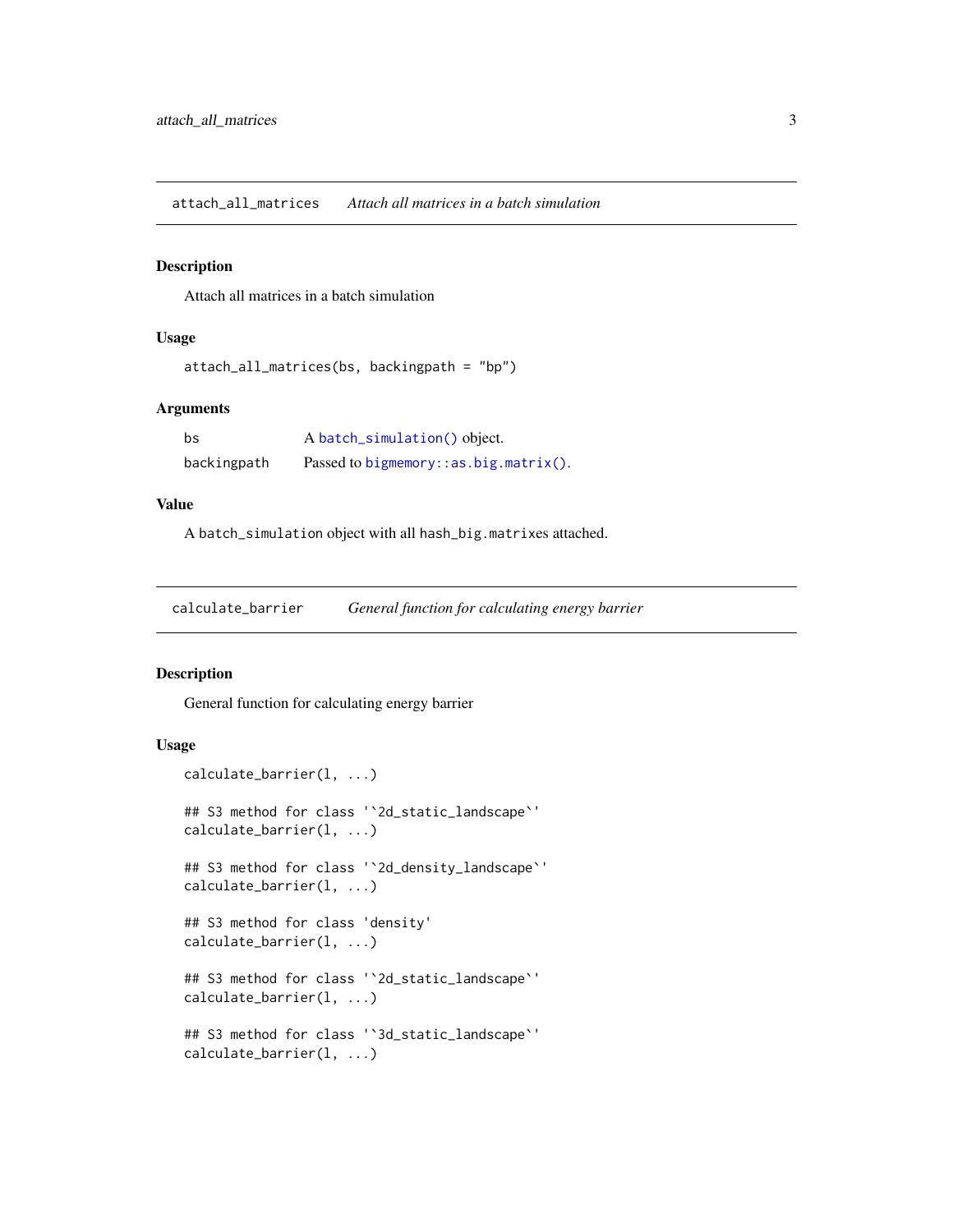```
## S3 method for class 'list'
calculate_barrier(l, ...)
## S3 method for class '`3d_animation_landscape`'
calculate_barrier(l, ...)
## S3 method for class '`3d_matrix_landscape`'
calculate_barrier(l, ...)
## S3 method for class '`2d_matrix_landscape`'
calculate_barrier(l, ...)
```
#### Arguments

|                         | A landscape or related project. |
|-------------------------|---------------------------------|
| $\cdot$ $\cdot$ $\cdot$ | Other parameters.               |

#### Value

A barrier object that contains the (batch) barrier calculation result(s).

#### See Also

```
calculate_barrier_2d()calculate_barrier_2d_batch()calculate_barrier_3d(), calculate_barrier_3d_batd
plot.barrier()
```
<span id="page-3-1"></span>calculate\_barrier\_2d *Calculate barrier from a 2D landscape*

# Description

Calculate barrier from a 2D landscape

# Usage

```
calculate_barrier_2d(
 l,
 start_location_value = 0,
 start_r = 0.1,
 end_location_value = 0.7,
 end_r = 0.15,
 base = exp(1))
```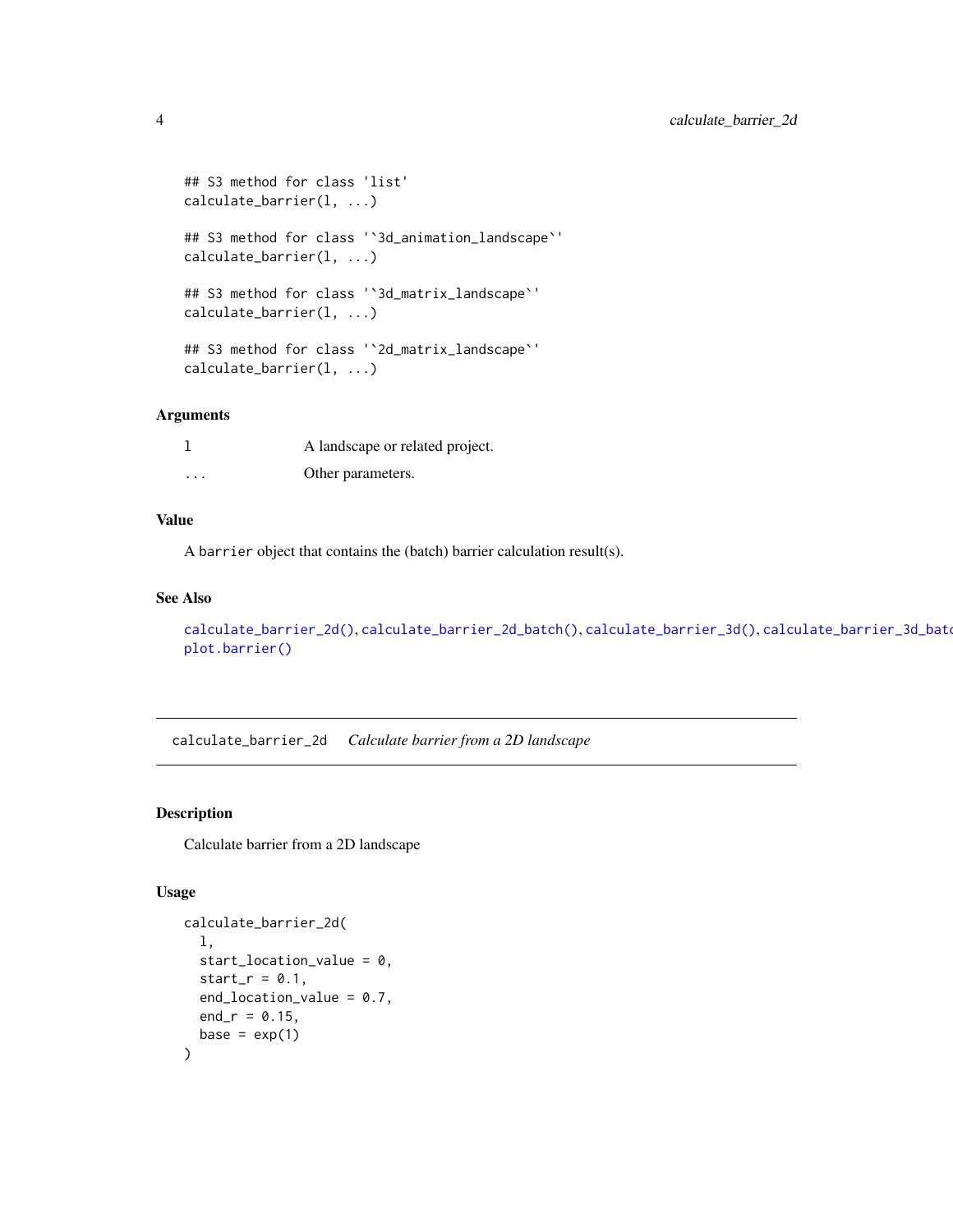# <span id="page-4-0"></span>Arguments

| 1                                        | A 2d static landscape object (recommended) or a density distribution.  |  |  |  |  |
|------------------------------------------|------------------------------------------------------------------------|--|--|--|--|
| start_location_value, end_location_value |                                                                        |  |  |  |  |
|                                          | The initial position (in value) for searching the start/end point.     |  |  |  |  |
|                                          | start_r, end_r The searching radius for searching the start/end point. |  |  |  |  |
| base                                     | The base of the log function.                                          |  |  |  |  |

# Value

A barrier\_2d object that contains the barrier calculation result.

```
calculate_barrier_2d_batch
```
*Calculate barrier from a 2D landscape with multiple simulations*

# Description

Calculate barrier from a 2D landscape with multiple simulations

#### Usage

```
calculate_barrier_2d_batch(
  l,
 bg = NULL,start_location_value = 0,
  start_r = 0.1,
  end_location_value = 0.7,
  end_r = 0.15,
 base = exp(1))
```
# Arguments

|      | A 2d_animation_landscape (not implemented yet) or a 2d_matrix_landscape.                                |
|------|---------------------------------------------------------------------------------------------------------|
| bg   | A barrier_grid_3d object if you want to use different parameters for each<br>condition. Otherwise NULL. |
|      | start_location_value, end_location_value                                                                |
|      | The initial position (in value) for searching the start/end point.                                      |
|      | start_r, end_r The searching $(L1)$ radius for searching the start/end point.                           |
| base | The base of the log function.                                                                           |

# Value

A barrier\_2d\_batch object that contains the batch barrier calculation results.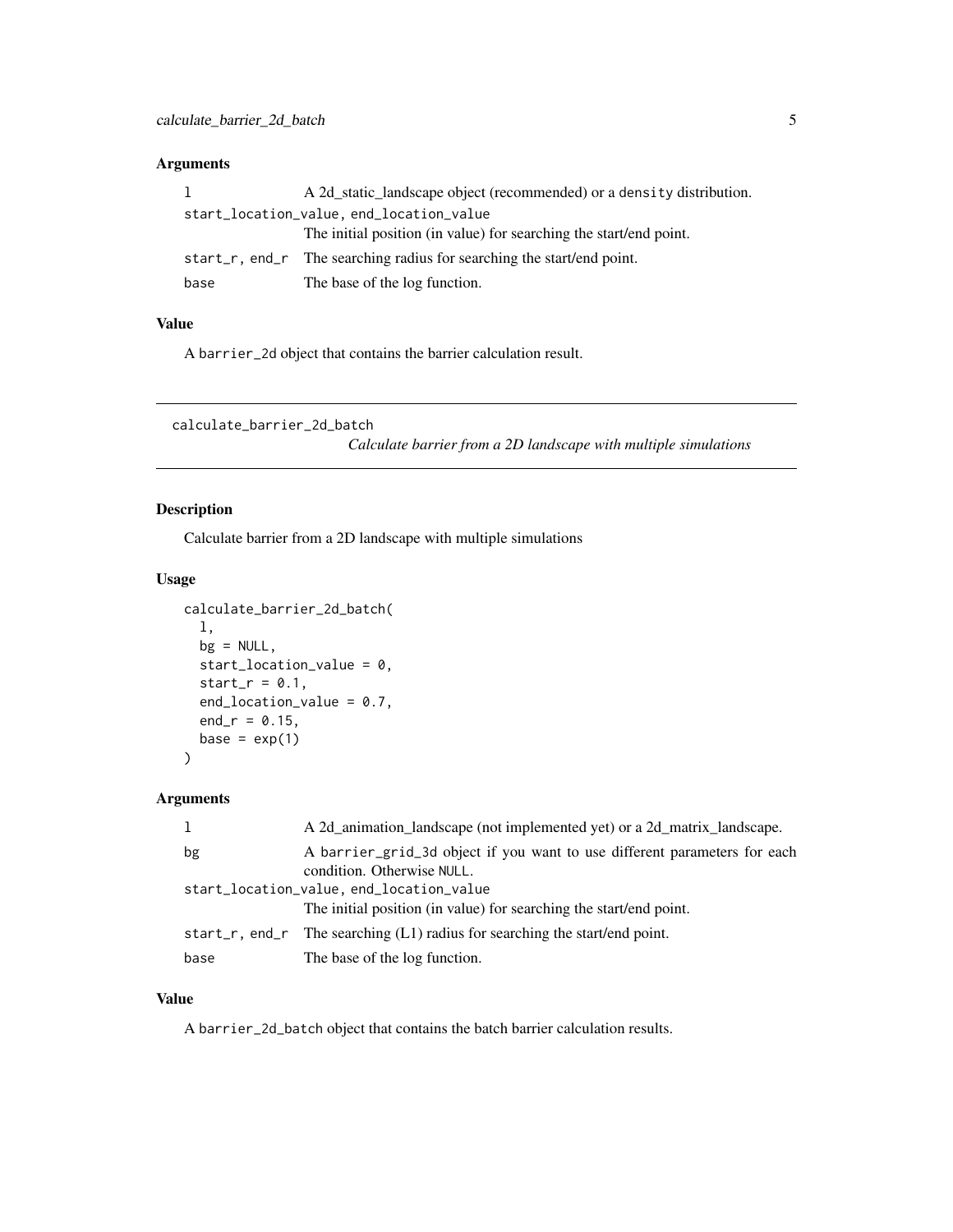<span id="page-5-1"></span><span id="page-5-0"></span>Calculate barrier from a 3D landscape

# Usage

```
calculate_barrier_3d(
  l,
 start_location_value = c(0, 0),
 start_r = 0.1,
 end_location_value = c(0.7, 0.6),
 end_r = 0.15,
 Umax,
 expand = TRUE,omit_unstable = FALSE,
 base = exp(1))
```
# Arguments

|               | A 3d_static_landscape object (recommended) or a kde2d distribution.                                            |
|---------------|----------------------------------------------------------------------------------------------------------------|
|               | start_location_value, end_location_value<br>The initial position (in value) for searching the start/end point. |
|               | start_r, end_r The searching $(L1)$ radius for searching the start/end point.                                  |
| Umax          | The highest possible value of the potential function.                                                          |
| expand        | If the values in the range all equal to Umax, expand the range or not?                                         |
| omit_unstable | If a state is not stable (the "local minimum" overlaps with the saddle point), omit<br>that state or not?      |
| base          | The base of the log function.                                                                                  |

# Value

A barrier\_3d object that contains the barrier calculation result.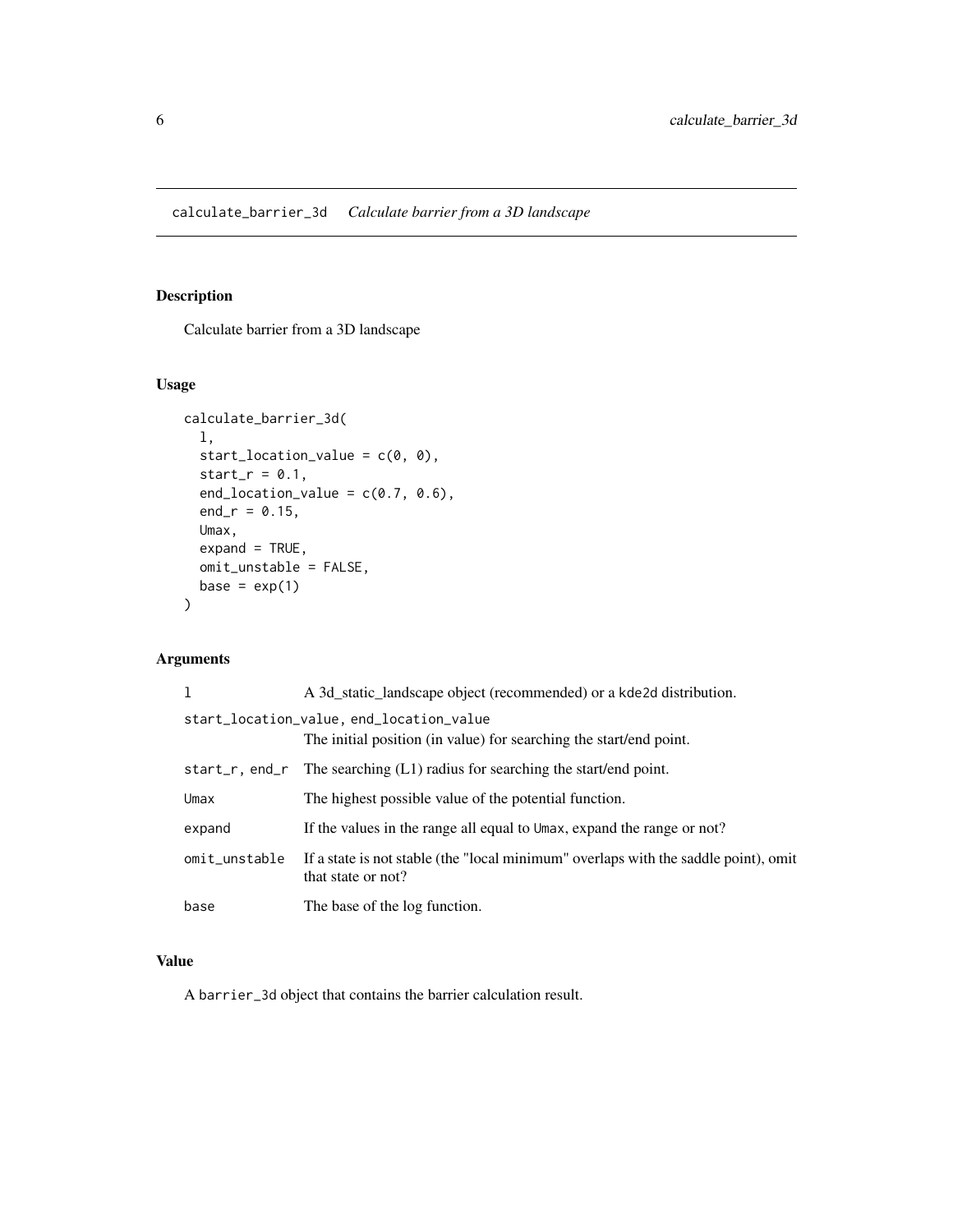<span id="page-6-1"></span><span id="page-6-0"></span>calculate\_barrier\_3d\_batch

*Calculate barrier from a 3D landscape with multiple simulations*

# Description

Calculate barrier from a 3D landscape with multiple simulations

# Usage

```
calculate_barrier_3d_batch(
  l,
 bg = NULL,start_location_value = c(0, 0),
  start_r = 0.1,
  end_location_value = c(0.7, 0.6),
  end_r = 0.15,
 Umax,
  expand = TRUE,omit_unstable = FALSE,
 base = exp(1)\mathcal{L}
```
# Arguments

| 1                                        | A 3d_animation_landscape or a 3d_matrix_landscape.                                                        |  |  |  |
|------------------------------------------|-----------------------------------------------------------------------------------------------------------|--|--|--|
| bg                                       | A barrier_grid_3d object if you want to use different parameters for each<br>condition. Otherwise NULL.   |  |  |  |
| start_location_value, end_location_value |                                                                                                           |  |  |  |
|                                          | The initial position (in value) for searching the start/end point.                                        |  |  |  |
| start_r, end_r                           | The searching $(L1)$ radius for searching the start/end point.                                            |  |  |  |
| Umax                                     | The highest possible value of the potential function.                                                     |  |  |  |
| expand                                   | If the values in the range all equal to Umax, expand the range or not?                                    |  |  |  |
| omit_unstable                            | If a state is not stable (the "local minimum" overlaps with the saddle point), omit<br>that state or not? |  |  |  |
| base                                     | The base of the log function.                                                                             |  |  |  |

# Value

A barrier\_3d\_batch object that contains the batch barrier calculation results.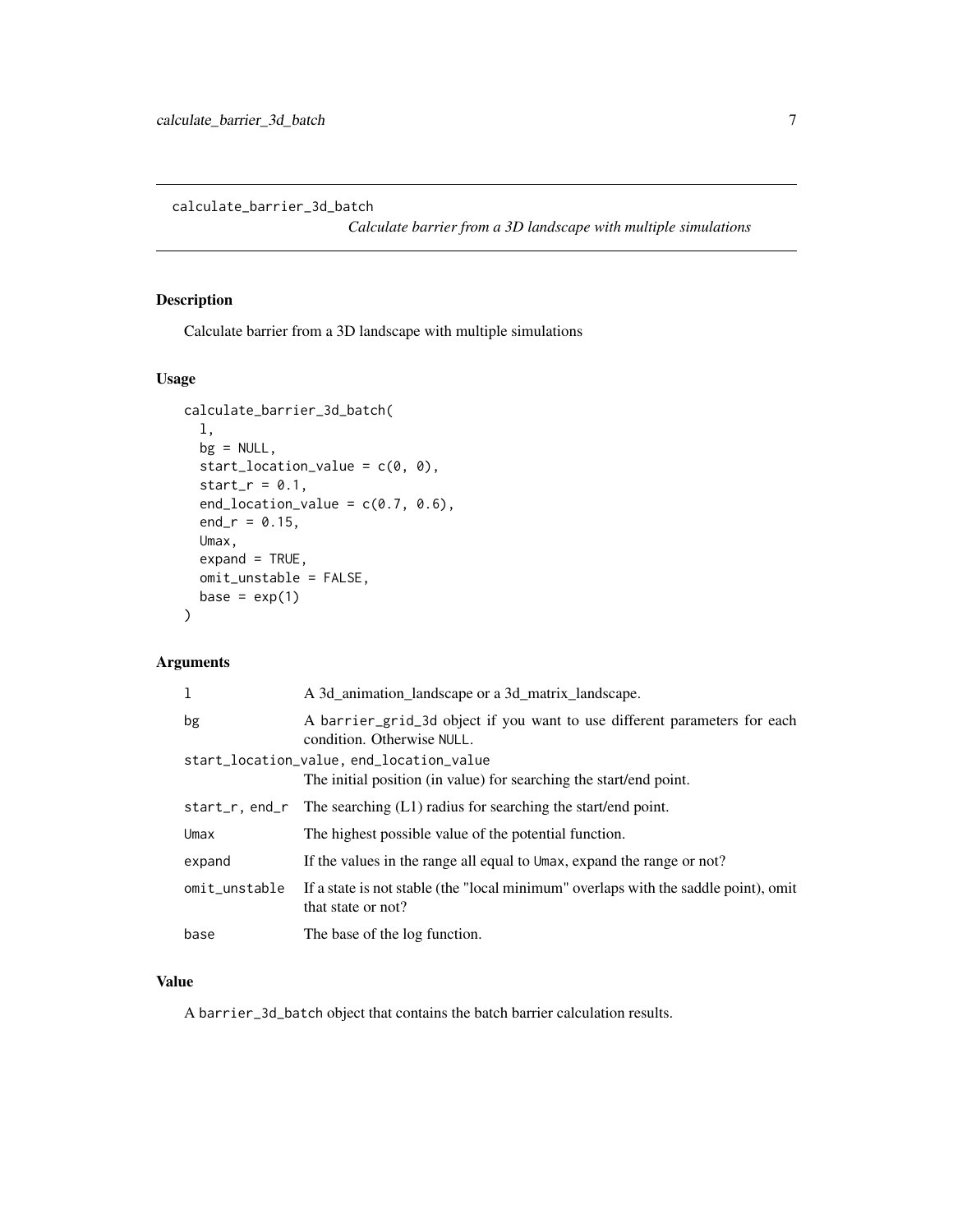<span id="page-7-0"></span>

Check density convergence of simulation

# Usage

check\_conv(output, vars, sample\_perc = 0.2, plot\_type = "bin")

# Arguments

| output      | A matrix of simulation output.                                                               |
|-------------|----------------------------------------------------------------------------------------------|
| vars        | The names of variables to check.                                                             |
| sample_perc | The percentage of data sample for the initial, middle, and final stage of the<br>simulation. |
| plot_type   | Which type of plots should be generated? ("bin" or "density")                                |

# Value

A check\_conv object that contains the convergence checking result.

<span id="page-7-1"></span>fill\_in\_struct *Fill a vector of values into a structure list.*

#### Description

Fill a vector of values into a structure list.

# Usage

```
fill_in_struct(vec, struct)
```
# Arguments

| vec    | A vector of values.              |
|--------|----------------------------------|
| struct | A list with a certain structure. |

#### Value

A ele\_list object.

#### See Also

[modified\\_simulation\(\)](#page-21-2)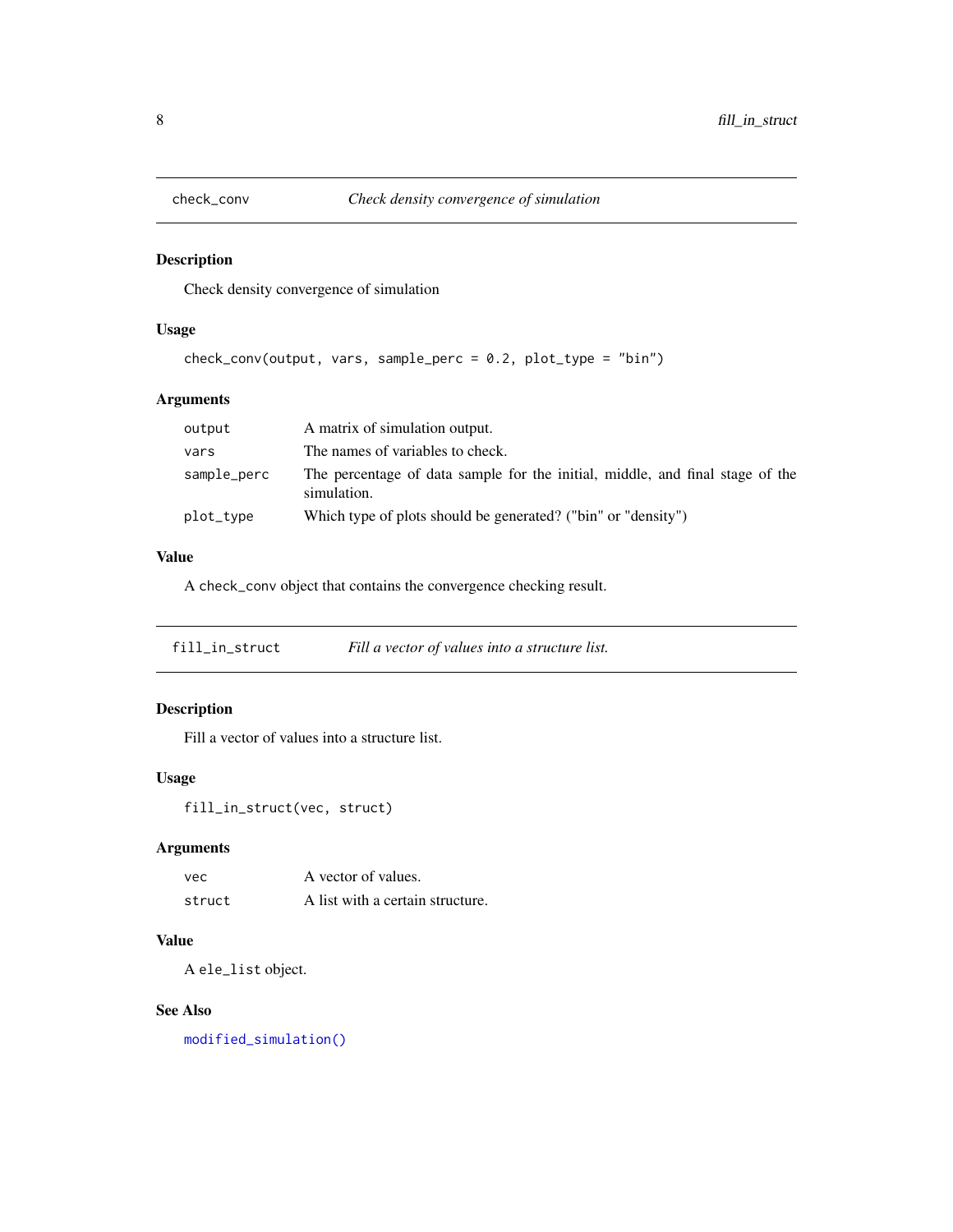<span id="page-8-0"></span>find\_local\_min\_2d *Find local minimum of a 2d distribution*

#### Description

Find local minimum of a 2d distribution

# Usage

```
find_local_min_2d(dist, localmin, r)
```
## Arguments

| dist     | An density distribution object.          |
|----------|------------------------------------------|
| localmin | Starting value of finding local minimum. |
|          | Searching radius.                        |

# Value

A list with two elements: U, the potential value of the local minimum, and location, the position of the local minimum.

find\_local\_min\_3d *Find local minimum of a 3d distribution*

#### Description

Find local minimum of a 3d distribution

# Usage

find\_local\_min\_3d(dist, localmin, r, Umax, expand = TRUE, first\_called = TRUE)

# Arguments

| dist         | An kde2d distribution object.                                          |
|--------------|------------------------------------------------------------------------|
| localmin     | Starting value of finding local minimum.                               |
|              | Searching $(L1)$ radius.                                               |
| Umax         | The highest possible value of the potential function.                  |
| expand       | If the values in the range all equal to Umax, expand the range or not? |
| first_called | Is this function first called by another function?                     |

# Value

A list with two elements: U, the potential value of the local minimum, and location, the position of the local minimum.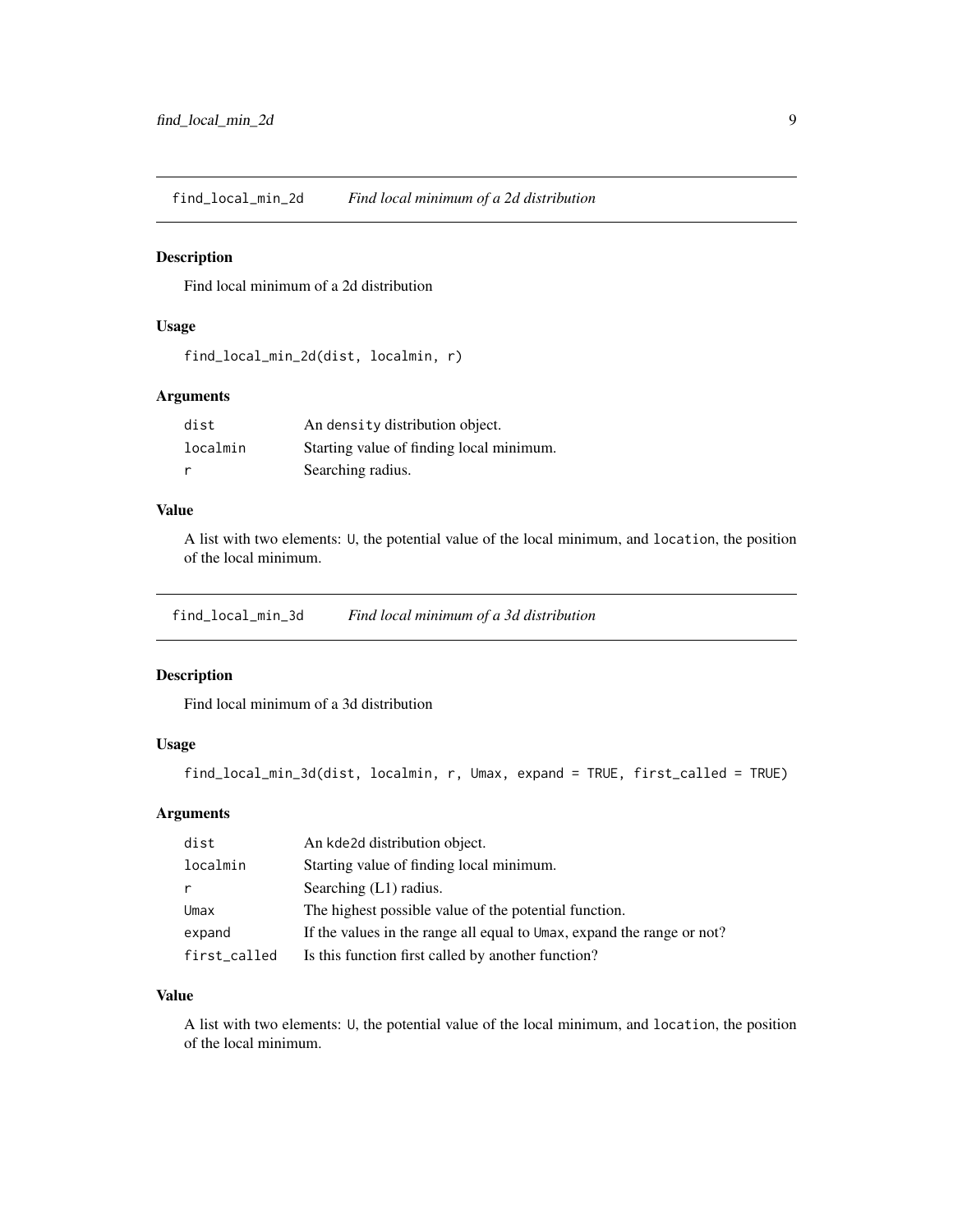<span id="page-9-0"></span>get\_barrier\_height *Get the barrier height from a* barrier *object.*

#### Description

Get the barrier height from a barrier object.

#### Usage

```
get_barrier_height(b)
```
#### Arguments

b A barrier object.

# Value

A vector (for a single barrier calculation result) or a data.frame (for batch barrier calculation results) that contains the barrier heights on the landscape.

get\_dist *Get the probability distribution from a landscape object*

#### Description

Get the probability distribution from a landscape object

#### Usage

 $get\_dist(1, index = 1)$ 

# Arguments

|       | A landscape project.                                                                  |
|-------|---------------------------------------------------------------------------------------|
| index | 1 to get the distribution in tidy format; 2 or "raw" to get the raw simulation result |
|       | (batch_simulation).                                                                   |

## Value

A data.frame that contains the distribution in the tidy format or the raw simulation result.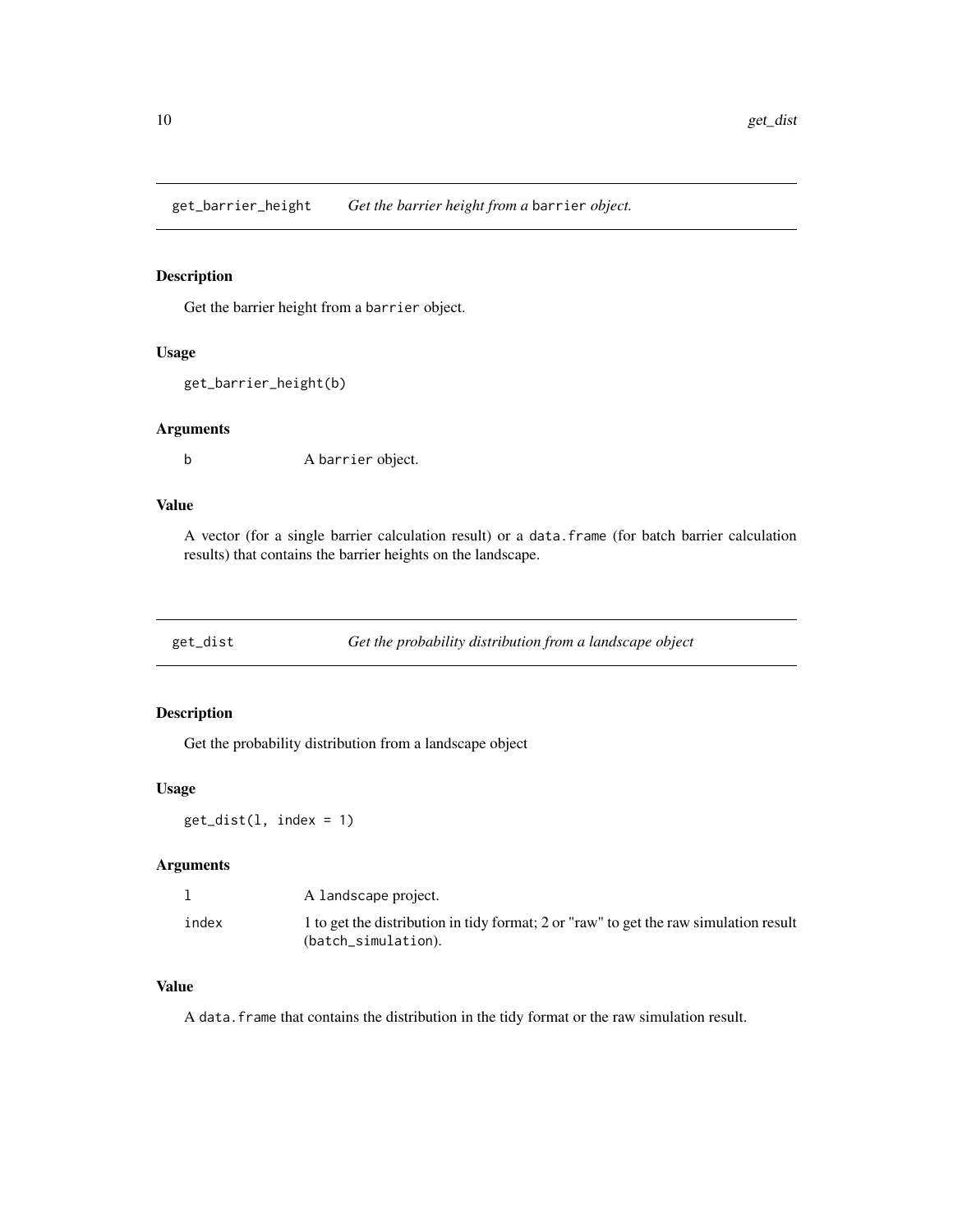<span id="page-10-0"></span>

This layer can show the saddle point (2d) and the minimal energy path (3d) on the landscape.

#### Usage

get\_geom(b, path = TRUE)

#### **Arguments**

| b    | A barrier object.                          |
|------|--------------------------------------------|
| path | Show the minimum energy path in the graph? |

#### Value

A ggplot2 geom (formally a LayerInstance object) that can be added to an existing ggplot.

<span id="page-10-1"></span>hash\_big.matrix-class *Class "hash\_big.matrix": big matrix with a md5 hash reference*

#### Description

hash\_big.matrix class is a modified class from bigmemory: :big.matrix-class(). Its purpose is to help users operate big matrices within hard disk in a reusable way, so that the large matrices do not consume too much memory, and the matrices can be reused for the next time. Comparing with [bigmemory::big.matrix-class\(\)](#page-0-0), the major enhancement of hash\_big.matrix class is that the backing files are, by default, stored in a permanent place, with the md5 of the object as the file name. With this explicit name, hash\_big.matrix objects can be easily reloaded into workspace every time.

# Usage

```
as.hash_big.matrix(x, backingpath = "bp", silence = TRUE, \ldots)
```
 $attach.hash_big.matrix(x, backingpath = "bp")$ 

#### Arguments

x A matrix, vector, or data.frame for [bigmemory::as.big.matrix\(\)](#page-0-0). backingpath, ... Passed to [bigmemory::as.big.matrix\(\)](#page-0-0). silence Suppress messages?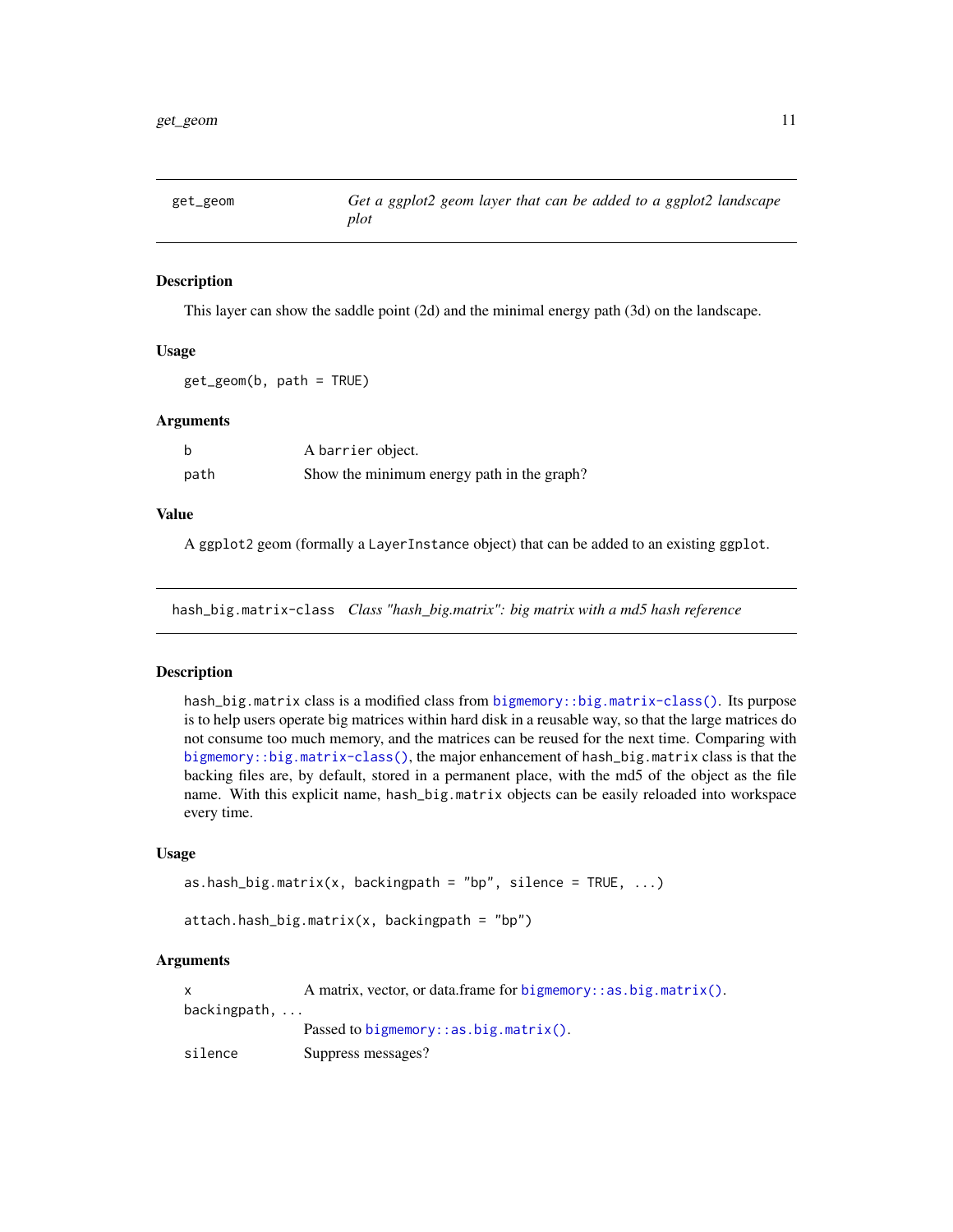# <span id="page-11-0"></span>Functions

- as.hash\_big.matrix: Create a hash\_big.matrix object from a matrix.
- attach.hash\_big.matrix: Attach a hash\_big.matrix object from the backing file to the workspace.

#### Slots

md5 The md5 value of the matrix.

address Inherited from big.matrix.

make\_2d\_density *Make 2D density-based landscape plot for a single simulation output*

#### Description

#### [Deprecated]

This function was deprecated. Use [make\\_2d\\_static\(\)](#page-13-1) instead.

#### Usage

```
make_2d_density(output, x, adjust = 50, from = -0.1, to = 1, Umax = 5)
```
## Arguments

| output           | A matrix of simulation output.            |
|------------------|-------------------------------------------|
| $\times$         | The name of the target variable.          |
| adjust, from, to |                                           |
|                  | Passed to density.                        |
| Umax             | The maximum displayed value of potential. |

#### Value

A 2d\_static\_landscape object that describes the landscape of the system, including the smooth distribution and the landscape plot.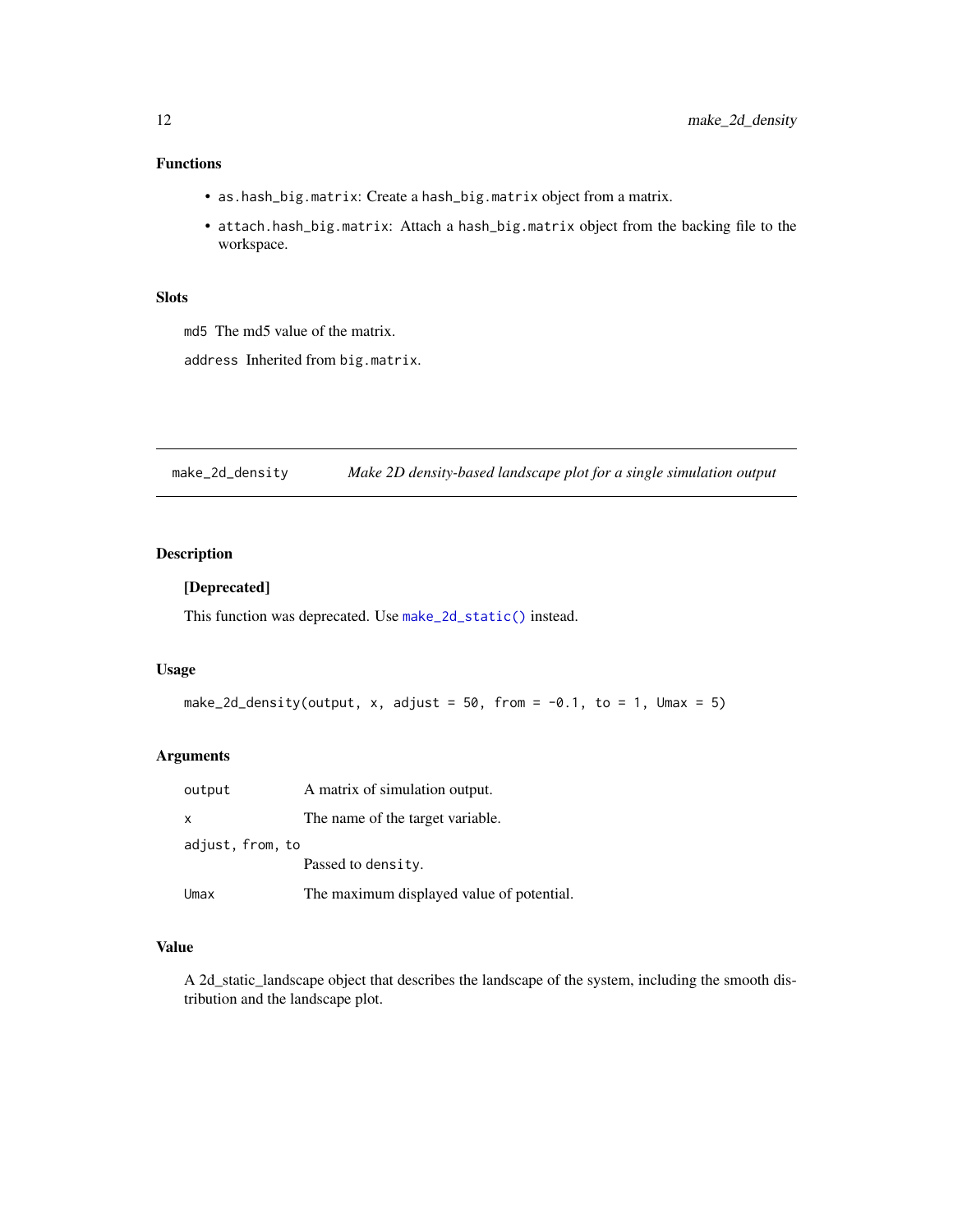<span id="page-12-1"></span><span id="page-12-0"></span>Make 2D kernel smooth distribution

# Usage

```
make_2d_kernel_dist(
  output,
  x,
  y,
  n = 200,
  lims = c(-0.1, 1.1, -0.1, 1.1),h,
  kde_{1}fun = "ks"
\mathcal{L}
```
# Arguments

| output     | A matrix of simulation output.                                                                                                                                                                                                                                          |
|------------|-------------------------------------------------------------------------------------------------------------------------------------------------------------------------------------------------------------------------------------------------------------------------|
| x, y       | The name of the target variable.                                                                                                                                                                                                                                        |
| n, lims, h | Passed to $ks: kde()$ or $MASS: kde2d()$ . If using $ks: kde, H = diag(h, 2, 2)$ .<br>Note: the definition of bandwidth (h) is different in two functions. To get a<br>similar output, the h is about 50 to 5000 times smaller for $ks$ : : kde() than<br>MASS::kde2d() |
| kde_fun    | Which to use? Choices: "ks" ks:: kde (default; faster and taking less memory);<br>"MASS" MASS:: kde2d.                                                                                                                                                                  |

# Value

A kde2d-type list of smooth distribution.

make\_2d\_matrix *Make a matrix of 2d graphs for two parameters*

# Description

Make a matrix of 2d graphs for two parameters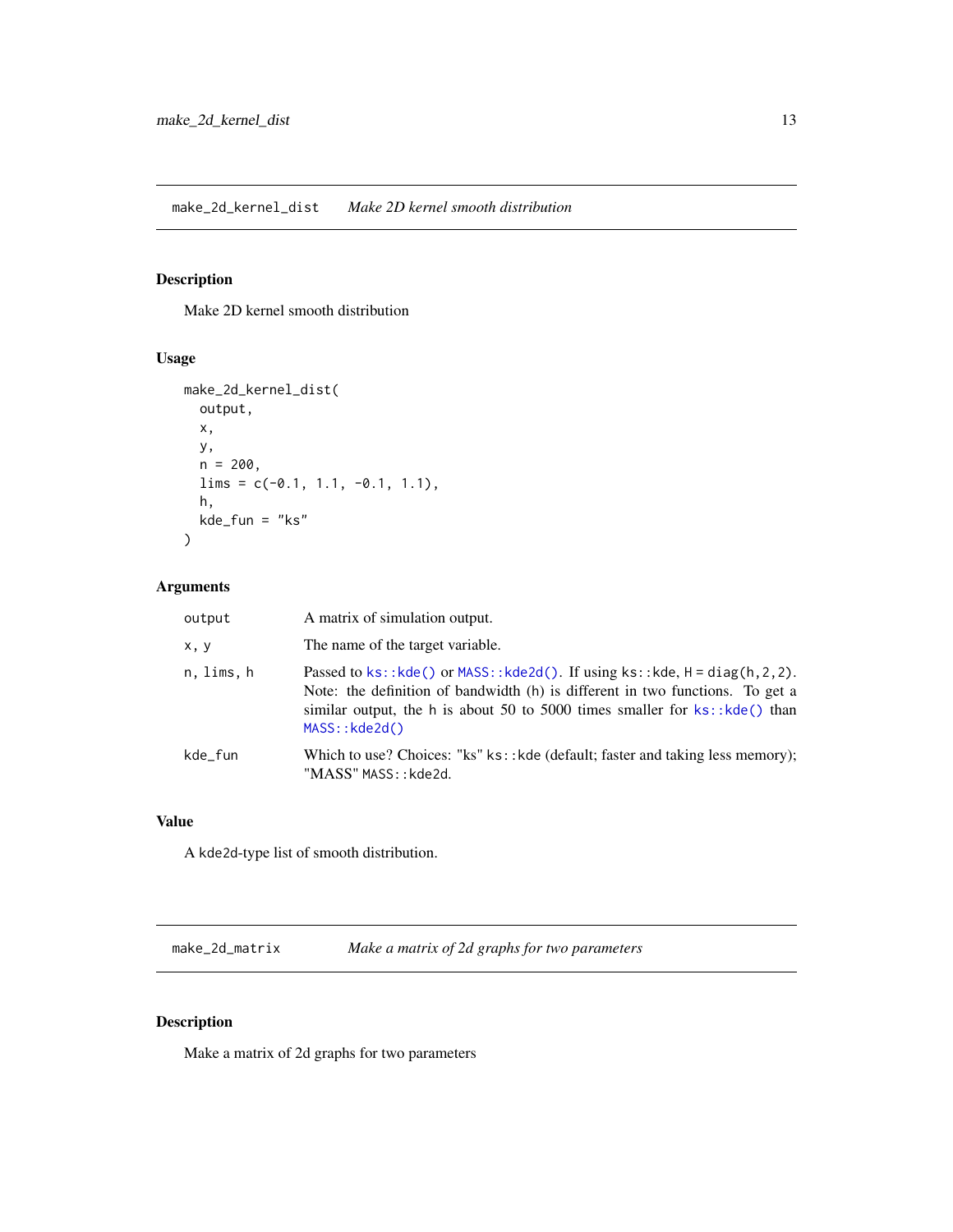# Usage

```
make_2d_matrix(
 bs,
  x,
  rows = NULL,cols,
  adjust = 50,
  from = -0.1,
  to = 1,
 Umax = 5,
  individual_landscape = FALSE
)
```
# Arguments

| bs                   | A batch_simulation object created by [batch simulation].                                          |
|----------------------|---------------------------------------------------------------------------------------------------|
| x, rows, cols        | The names of the target variables. If rows is NULL, only a vector of graphs will<br>be generated. |
| adjust, from, to     |                                                                                                   |
|                      | Passed to density.                                                                                |
| Umax                 | The maximum displayed value of potential.                                                         |
| individual_landscape |                                                                                                   |
|                      | Make individual landscape for each simulation?                                                    |

#### Value

A 2d\_matrix\_landscape object that describes the landscape of the system, including the smoothed distribution and the landscape plot.

<span id="page-13-1"></span>make\_2d\_static *Make 2D static landscape plot for a single simulation output*

# Description

Make 2D static landscape plot for a single simulation output

## Usage

```
make_2d_static(output, x, adjust = 50, from = -0.1, to = 1, Umax = 5)
```
# Arguments

| output           | A matrix of simulation output.            |
|------------------|-------------------------------------------|
| $\mathsf{X}$     | The name of the target variable.          |
| adjust, from, to |                                           |
|                  | Passed to density.                        |
| Umax             | The maximum displayed value of potential. |

<span id="page-13-0"></span>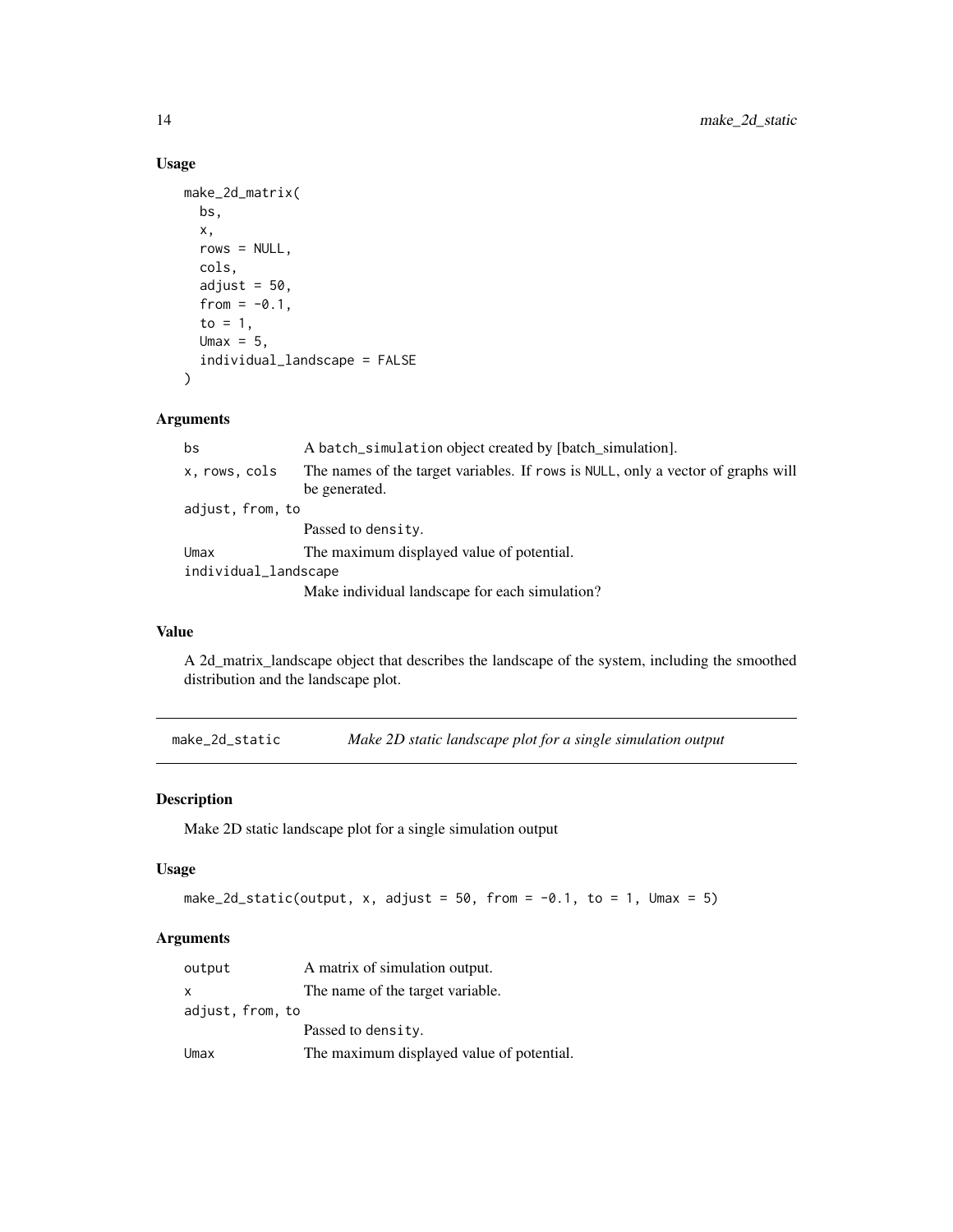## <span id="page-14-0"></span>Value

A 2d\_static\_landscape object that describes the landscape of the system, including the smooth distribution and the landscape plot.

make\_2d\_tidy\_dist *Make a tidy* data.frame *from smooth 2d distribution matrix*

#### Description

Make a tidy data.frame from smooth 2d distribution matrix

#### Usage

```
make_2d_tidy_dist(dist_2d, value = NULL, var_name = NULL)
```
#### Arguments

| dist 2d  | kde2d distribution.                    |
|----------|----------------------------------------|
| value    | The value of the variable of interest. |
| var name | The name of the variable.              |

#### Value

A tidy data.frame.

make\_3d\_animation *Make 3d animations from multiple simulations*

#### Description

Make 3d animations from multiple simulations

#### Usage

```
make_3d_animation(
 bs,
 x,
 y,
  fr,
 Umax = 5,
 n = 200,lims = c(-0.1, 1.1, -0.1, 1.1),h = 0.001,
 kde_fun = "ks",individual_landscape = FALSE,
 mat_3d = TRUE)
```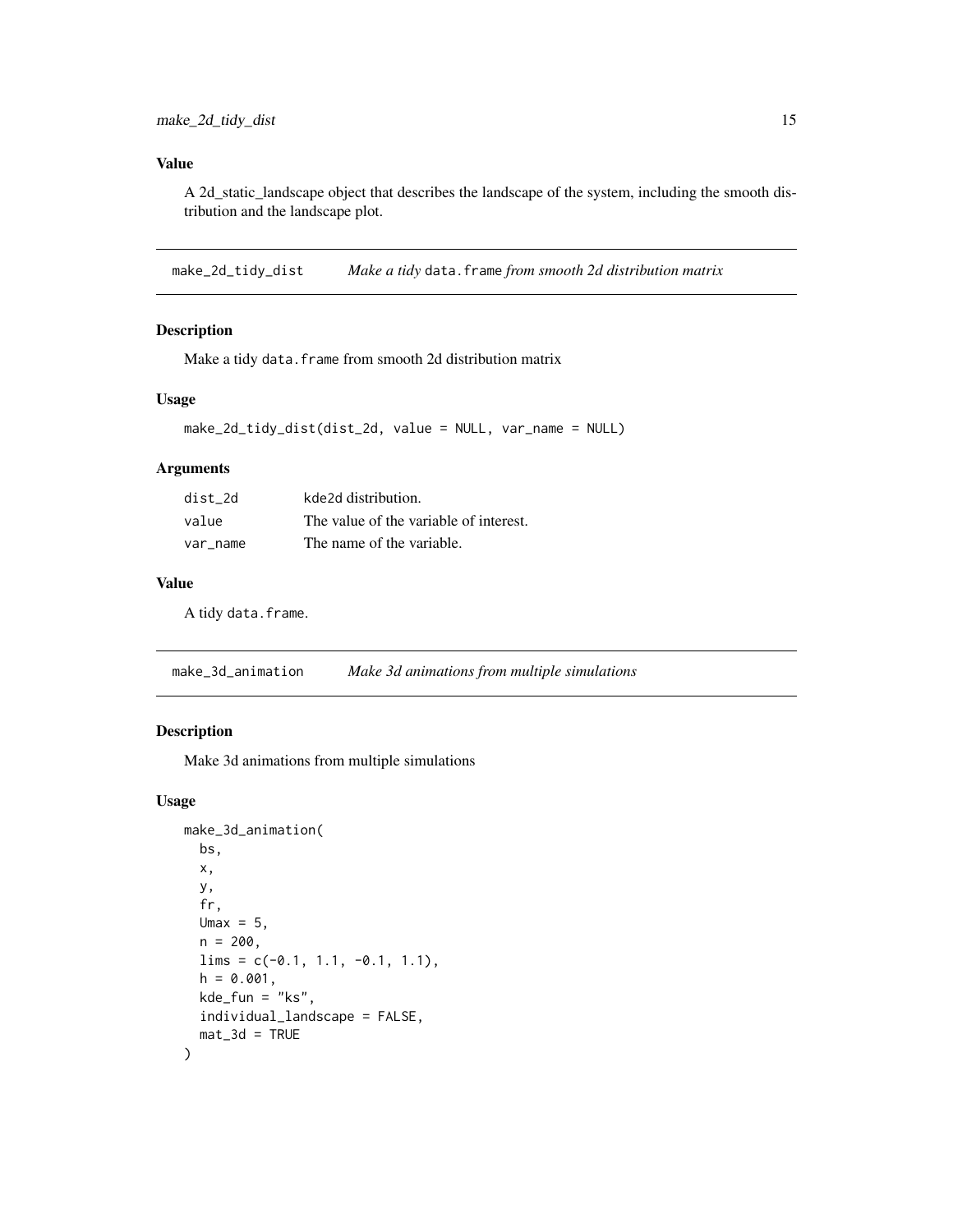# <span id="page-15-0"></span>Arguments

| bs                   | A batch_simulation object created by [batch_simulation].                                  |  |
|----------------------|-------------------------------------------------------------------------------------------|--|
| x, y, fr             | The names of the target variables. For corresponds to the frame parameter in<br>'plotly'. |  |
| Umax                 | The maximum displayed value of potential.                                                 |  |
| n, lims, h, kde_fun  |                                                                                           |  |
|                      | Passed to make_2d_kernel_dist                                                             |  |
| individual_landscape |                                                                                           |  |
|                      | Make individual landscape for each simulation?                                            |  |
| mat_3d               | Also make heatmap matrix?                                                                 |  |
|                      |                                                                                           |  |

# Value

A 3d\_animation\_landscape object that describes the landscape of the system, including the smoothed distribution and the landscape plot.

<span id="page-15-1"></span>make\_3d\_kernel\_dist *Make 3D kernel smooth distribution*

# Description

Make 3D kernel smooth distribution

#### Usage

```
make_3d_kernel_dist(
 output,
 x,
 y,
 z,
 n = 200,
 lims = c(-0.1, 1.1, -0.1, 1.1, -0.1, 1.1),h
)
```
# Arguments

| output     | A matrix of simulation output.                                                |
|------------|-------------------------------------------------------------------------------|
| x, y, z    | The name of the target variable.                                              |
| n, lims, h | Passed to ks:: kde() (but using the format of MASS: : kde2d() to make it con- |
|            | sistent across functions). For $ks$ : : kde, $H = diag(h, 2, 2)$ .            |

# Value

A MASS::kde2d-type list of smooth distribution.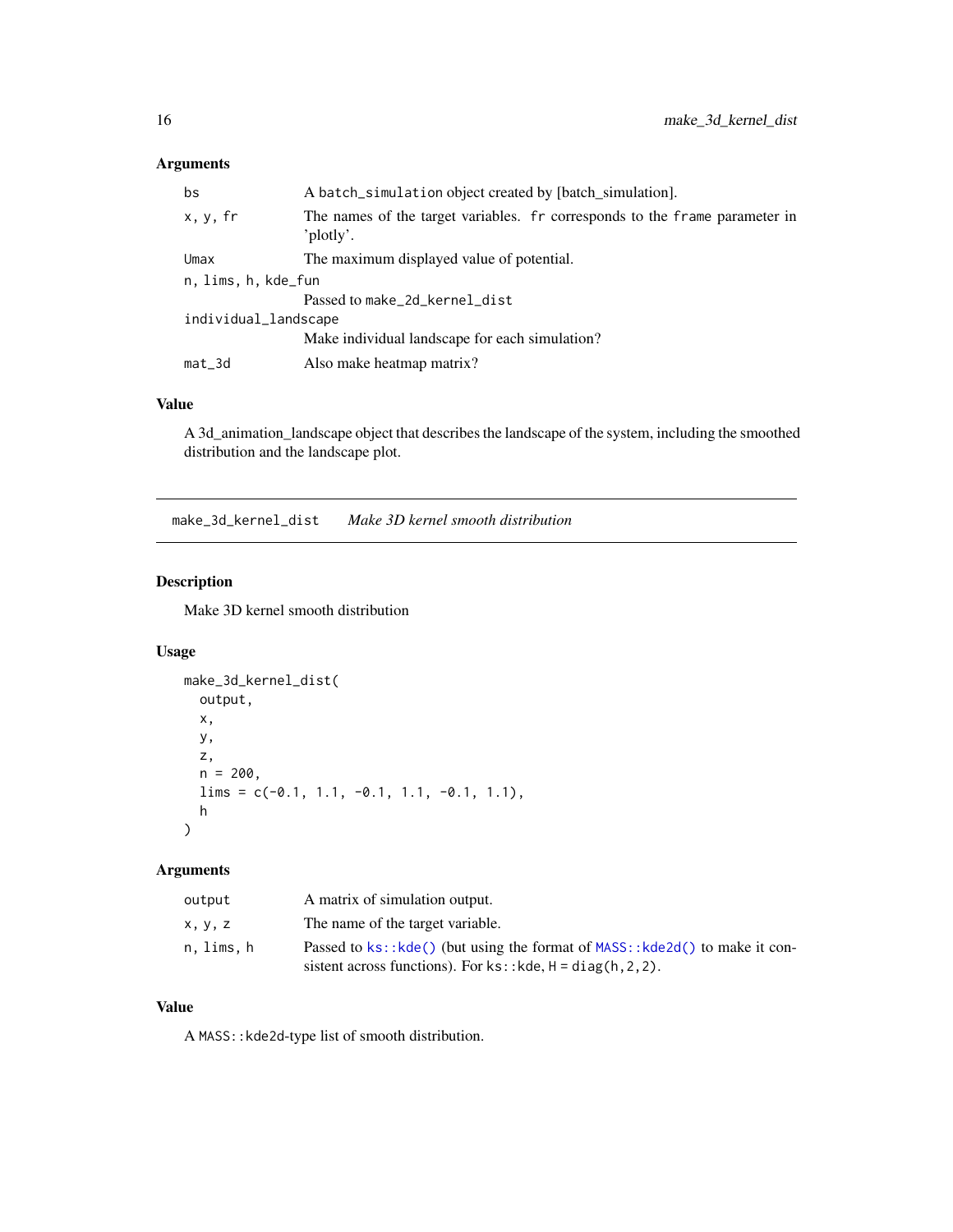<span id="page-16-0"></span>

(Note: a matrix of interactive maps is currently not supported.)

# Usage

```
make_3d_matrix(
 bs,
 x,
 y,
 rows = NULL,cols,
 Umax = 5,
 n = 200,lims = c(-0.1, 1.1, -0.1, 1.1),h = 0.001,kde_fun = "ks",individual_landscape = FALSE
)
```
# Arguments

| bs                   | A batch_simulation object created by [batch_simulation].                                          |  |
|----------------------|---------------------------------------------------------------------------------------------------|--|
| x, y, rows, cols     |                                                                                                   |  |
|                      | The names of the target variables. If rows is NULL, only a vector of graphs will<br>be generated. |  |
| Umax                 | The maximum displayed value of potential.                                                         |  |
| n, lims, h, kde_fun  |                                                                                                   |  |
|                      | Passed to make_2d_kernel_dist()                                                                   |  |
| individual_landscape |                                                                                                   |  |
|                      | Make individual landscape for each simulation?                                                    |  |

# Value

A 3d\_matrix\_landscape object that describes the landscape of the system, including the smoothed distribution and the landscape plot.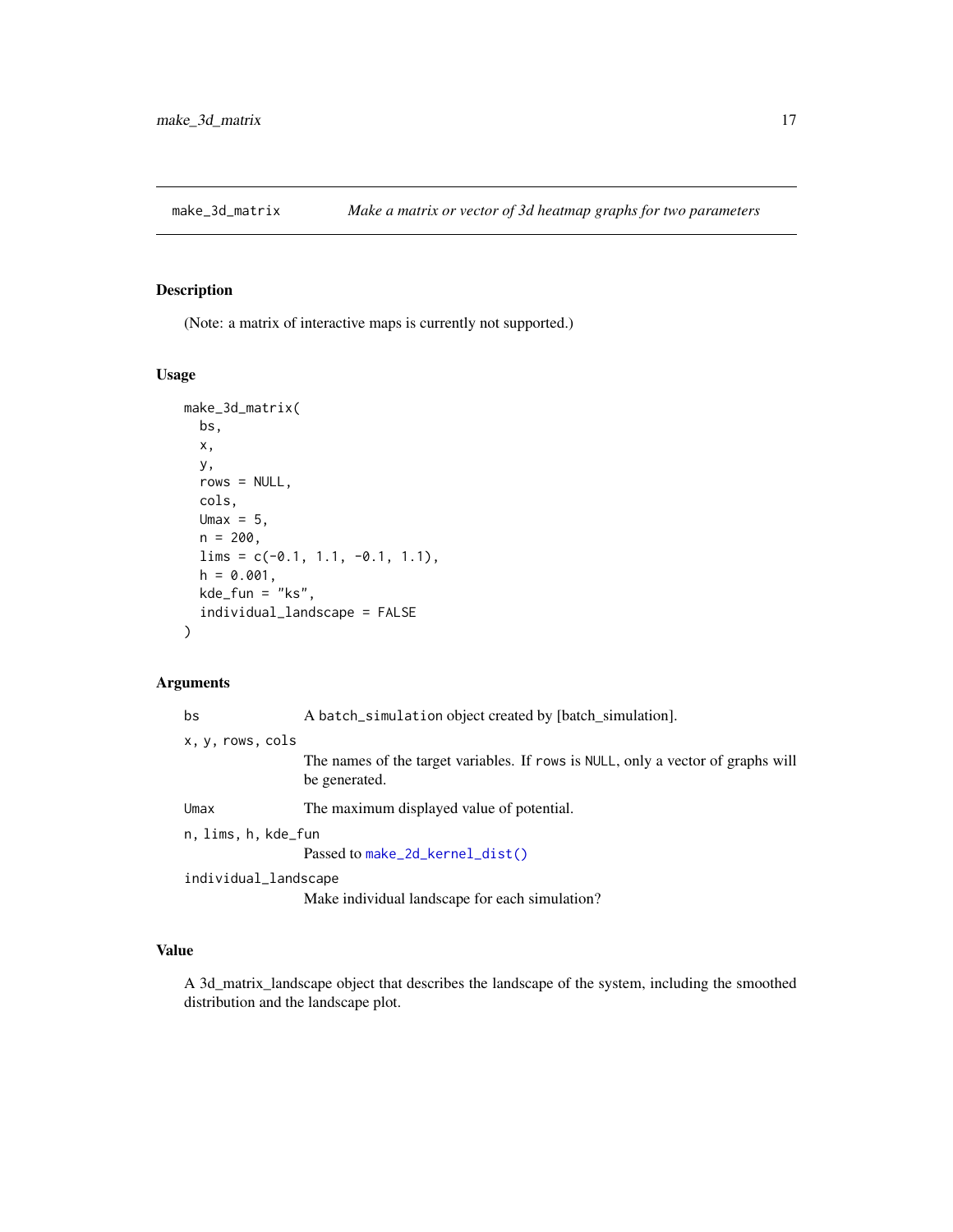<span id="page-17-0"></span>

Make 3D static landscape plots from simulation output

#### Usage

```
make_3d_static(
 output,
 x,
 y,
 Umax = 5,
 n = 200,lims = c(-0.1, 1.1, -0.1, 1.1),h = 0.001,kde_fun = "ks"
)
```
#### Arguments

| output              | A matrix of simulation output.            |  |
|---------------------|-------------------------------------------|--|
| x, y                | The name of the target variable.          |  |
| Umax                | The maximum displayed value of potential. |  |
| n, lims, h, kde_fun |                                           |  |
|                     | Passed to make_2d_kernel_dist()           |  |

# Value

A 3d\_static\_landscape object that describes the landscape of the system, including the smooth distribution and the landscape plot.

make\_3d\_tidy\_dist *Make a tidy* data.frame *from smooth 3d distribution matrix*

# Description

Make a tidy data.frame from smooth 3d distribution matrix

## Usage

```
make_3d_tidy_dist(dist_3d, value = NULL, var_name = NULL)
```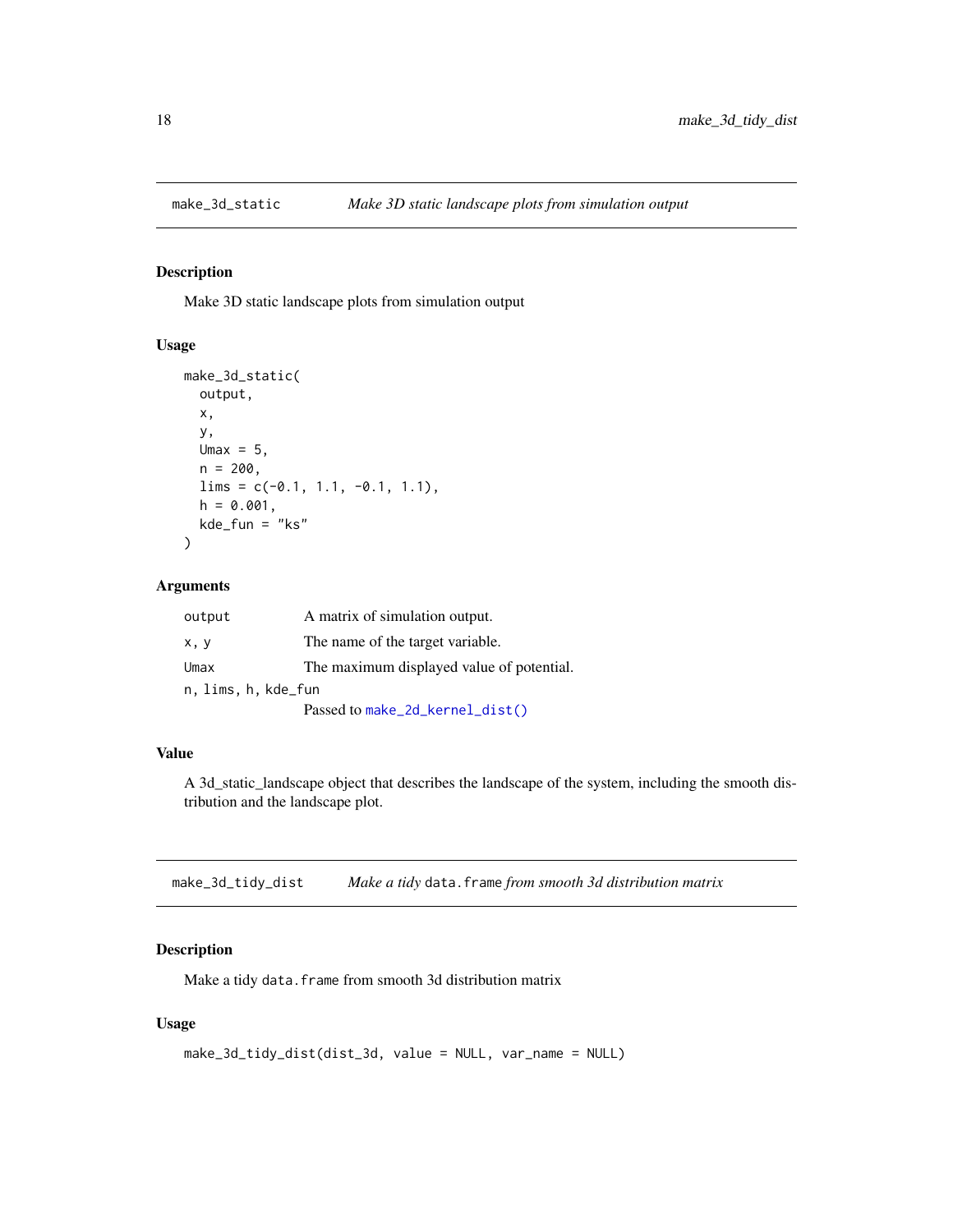# <span id="page-18-0"></span>Arguments

| dist 3d  | kde2d-type distribution.               |
|----------|----------------------------------------|
| value    | The value of the variable of interest. |
| var name | The name of the variable.              |

# Value

A tidy data.frame.

make\_4d\_static *Make 4D static space-color plots from simulation output*

# Description

Make 4D static space-color plots from simulation output

# Usage

```
make_4d_static(
 output,
 x,
 y,
 z,
 Umax = 5,
 n = 50,
 lims = c(-0.1, 1.1, -0.1, 1.1, -0.1, 1.1),h = 0.001)
```
# Arguments

| output     | A matrix of simulation output.            |
|------------|-------------------------------------------|
| x, y, z    | The name of the target variable.          |
| Umax       | The maximum displayed value of potential. |
| n, lims, h | Passed to make_3d_kernel_dist()           |

#### Value

A 4d\_static\_landscape object that describes the landscape of the system, including the smoothed distribution and the landscape plot.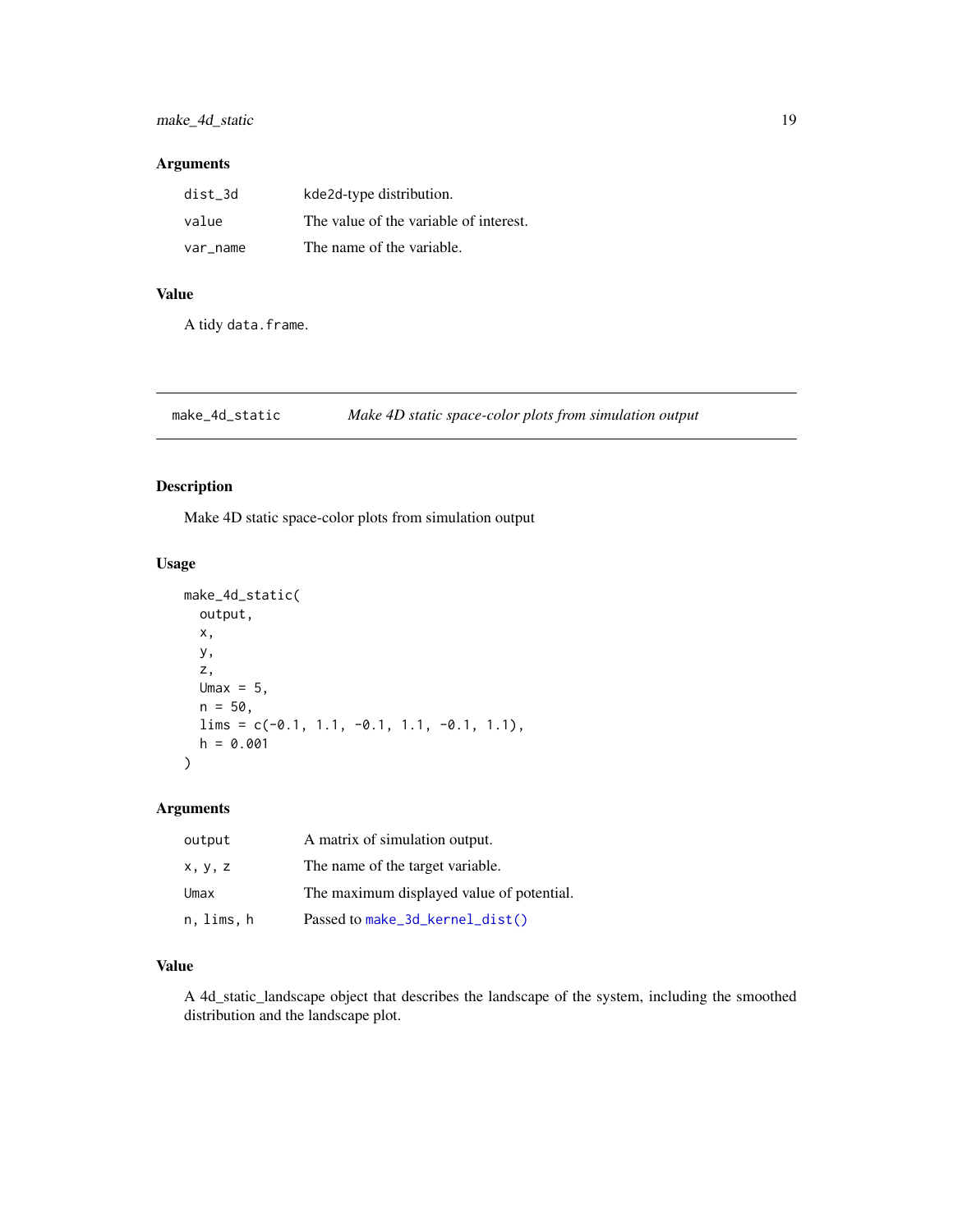<span id="page-19-1"></span><span id="page-19-0"></span>

This is the main function for making the variable grids.

# Usage

```
make_arg_grid(arg_set)
```
# Arguments

arg\_set An arg\_set object. See [new\\_arg\\_set\(\)](#page-23-1) and [add\\_var\(\)](#page-24-1).

# Value

An arg\_grid object.

#### See Also

[batch\\_simulation\(\)](#page-21-1) for a concrete example.

make\_barrier\_grid\_2d *Make a grid for calculating barriers for 2d landscapes*

# Description

Make a grid for calculating barriers for 2d landscapes

# Usage

```
make_barrier_grid_2d(
  vg,
  start_location_value = 0,
  start_r = 0.1,
  end_location_value = 0.7,
  end_r = 0.15,
 df = NULL,print_template = FALSE
\mathcal{E}
```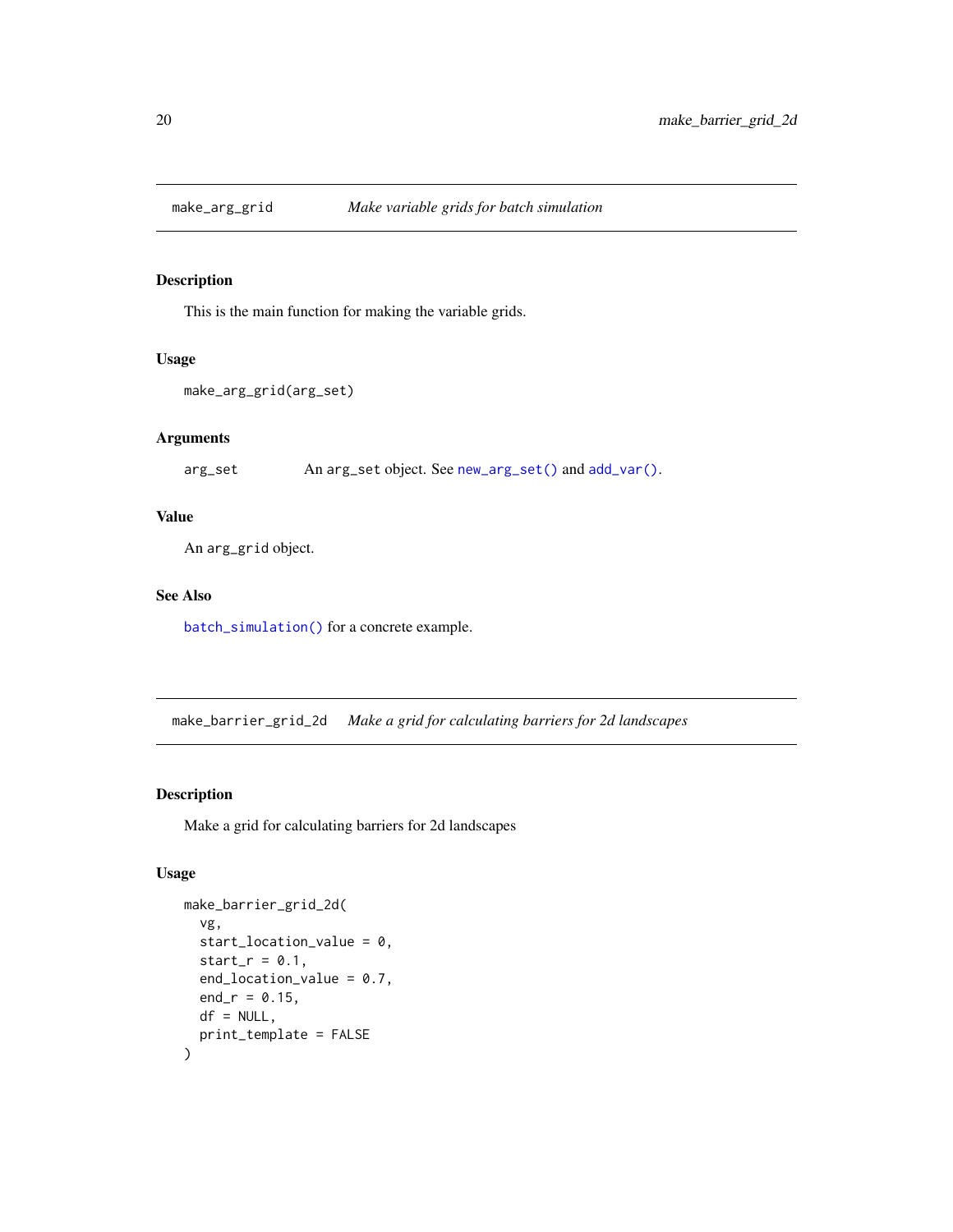# <span id="page-20-0"></span>Arguments

| vg | A var_grid object.                                                           |
|----|------------------------------------------------------------------------------|
|    | start_location_value, start_r, end_location_value, end_r                     |
|    | Default values for finding local minimum. See calculate_barrier_3d_batch().  |
| df | A data frame for the variables. Use print_template = TRUE to get a template. |
|    | print_template Print a template for df.                                      |

#### Value

A barrier\_grid\_2d object that specifies the condition for each barrier calculation.

make\_barrier\_grid\_3d *Make a grid for calculating barriers for 3d landscapes*

# Description

Make a grid for calculating barriers for 3d landscapes

#### Usage

```
make_barrier_grid_3d(
  vg,
  start_location_value = c(0, 0),
  start_r = 0.1,
  end_location_value = c(0.7, 0.6),
  end_r = 0.15,
 df = NULL,print_template = FALSE
\mathcal{L}
```
# Arguments

| vg | A var grid object.                                                           |
|----|------------------------------------------------------------------------------|
|    |                                                                              |
|    | Default values for finding local minimum. See calculate_barrier_3d_batch().  |
| df | A data frame for the variables. Use print_template = TRUE to get a template. |
|    | print_template Print a template for df.                                      |

# Value

A barrier\_grid\_3d object that specifies the condition for each barrier calculation.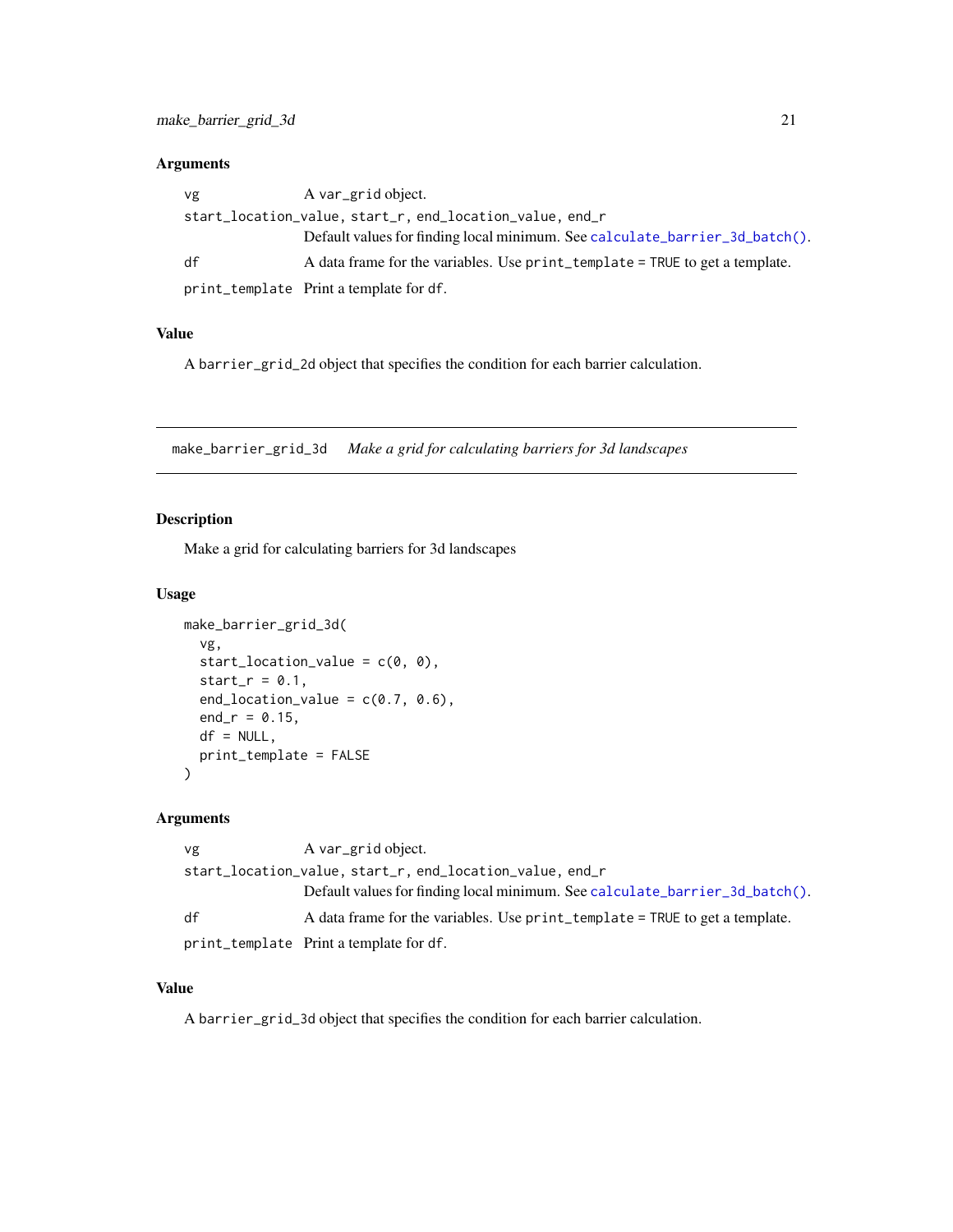<span id="page-21-3"></span><span id="page-21-0"></span>

# [Deprecated]

This function was deprecated. See [new\\_var\\_set\(\)](#page-24-2).

#### Usage

make\_var\_grid(var\_set)

#### Arguments

var\_set A var\_set object. See [new\\_var\\_set\(\)](#page-24-2) and [add\\_var\(\)](#page-24-1).

# Details

This is the main function for making the variable grids.

# Value

A var\_grid object.

#### See Also

[batch\\_simulation\(\)](#page-21-1) for a concrete example.

<span id="page-21-2"></span>modified\_simulation *Do the batch simulation*

#### <span id="page-21-1"></span>Description

This is the main function for the batch simulation.

#### Usage

```
modified_simulation(sim_fun, ele_list, default_list, bigmemory = TRUE, ...)
batch_simulation(arg_grid, sim_fun, default_list, bigmemory = TRUE, ...)
```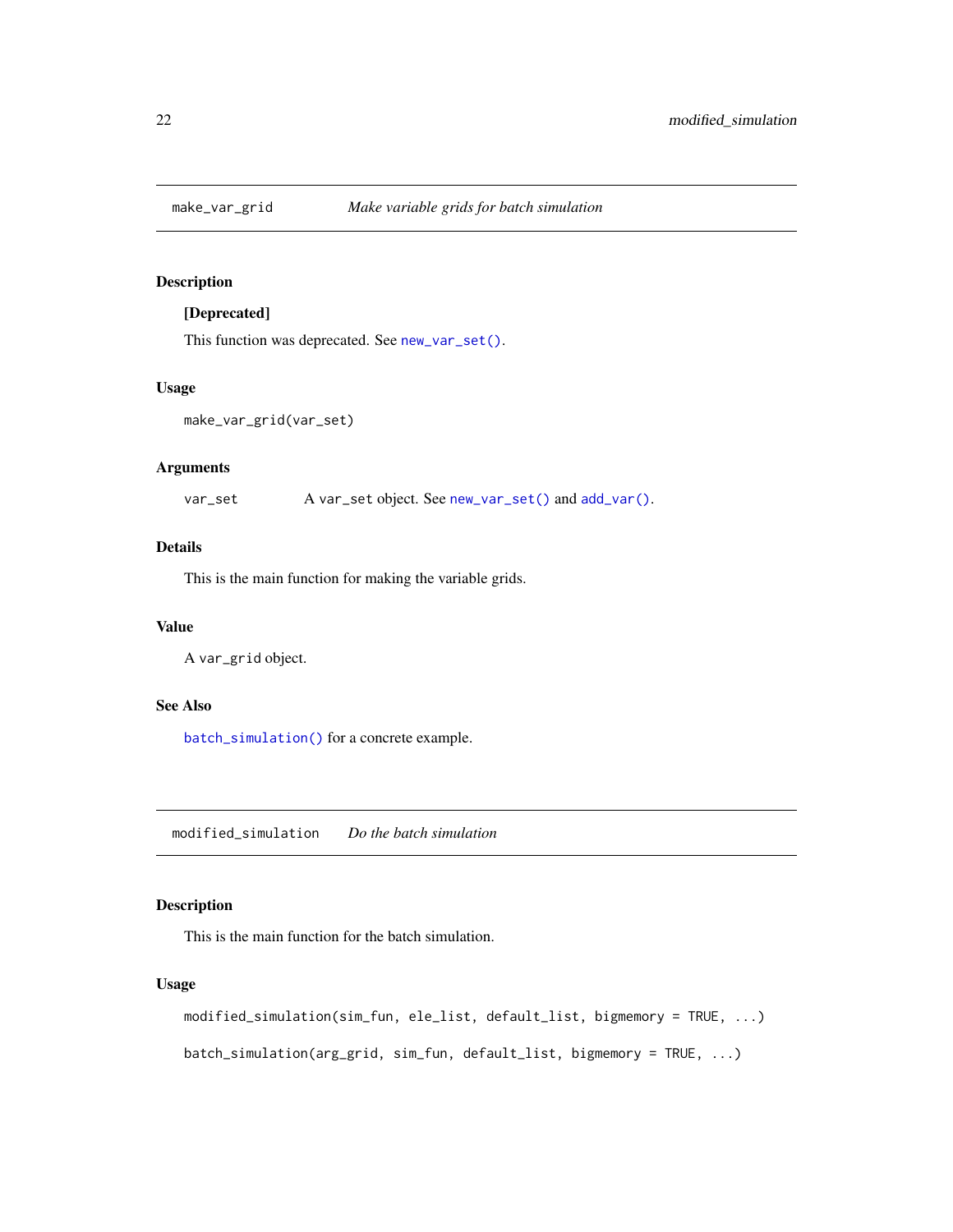#### <span id="page-22-0"></span>narg 23

#### **Arguments**

| sim_fun      | The simulation function. See sim_fun_test() for an example. |  |
|--------------|-------------------------------------------------------------|--|
| ele_list     | An ele_list object generated by fill_in_struct().           |  |
| default_list | A list of default values for sim fun.                       |  |
| bigmemory    | Use hash_big.matrix-class() to store large matrices?        |  |
| $\cdots$     | Other parameters passed to sim_fun                          |  |
| arg_grid     | An arg_grid object. See make_arg_grid().                    |  |

# Value

A batch\_simulation object, also a data frame. The first column, var, is a list of ele\_list that contains all the variables; the second to the second last columns are the values of the variables; the last column is the output of the simulation function.

# Functions

• modified\_simulation: Modify a single simulation.

#### Examples

```
batch_arg_set_grad <- new_arg_set()
batch_arg_set_grad <- batch_arg_set_grad %>%
 add_arg_ele(
   arg_name = "parameter", ele_name = "a",
   start = -6, end = -1, by = 1
 \lambdabatch_grid_grad <- make_arg_grid(batch_arg_set_grad)
batch_output_grad <- batch_simulation(batch_grid_grad, sim_fun_grad,
 default_list = list(
   initial = list(x = 0, y = 0),
   parameter = list(a = -4, b = 0, c = 0, sigmasq = 1)
 ),
 length = 1e2,seed = 1614,
 bigmemory = FALSE
\lambdaprint(batch_output_grad)
```

| . .<br>. .<br>× |  |  |  |  |  |
|-----------------|--|--|--|--|--|
|-----------------|--|--|--|--|--|

The number of arguments in an arg\_set.

# Description

The number of arguments in an arg\_set.

#### Usage

narg(arg\_set)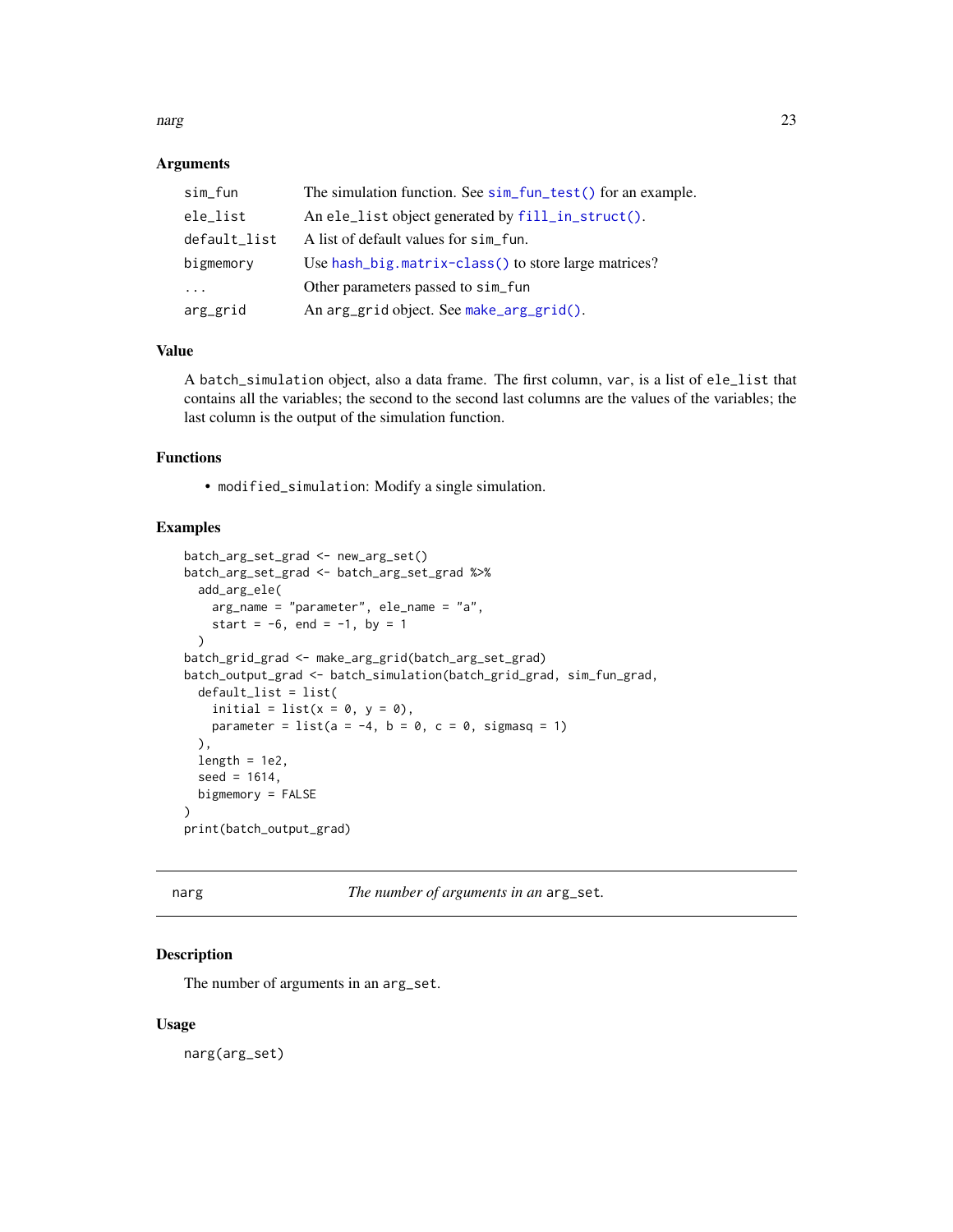#### Arguments

arg\_set An arg\_set object.

#### Value

An integer.

nele *The number of elements in an* arg\_set*.*

# Description

The number of elements in an arg\_set.

#### Usage

nele(arg\_set)

#### Arguments

arg\_set An arg\_set object.

#### Value

An integer.

<span id="page-23-1"></span>new\_arg\_set *Create and modify argument sets for batch simulation*

#### Description

An argument set contains the descriptions of the relevant variables in a batch simulation. Use new\_arg\_set to create an arg\_set object, and use the add to add descriptions of arguments.

#### Usage

```
new_arg_set()
```
add\_arg\_ele(arg\_set, arg\_name, ele\_name, start, end, by)

#### Arguments

arg\_set An arg\_set object. arg\_name, ele\_name The name of the argument and its element in the simulation function start, end, by The data points where you want to test the variables. Passed to seq.

<span id="page-23-0"></span>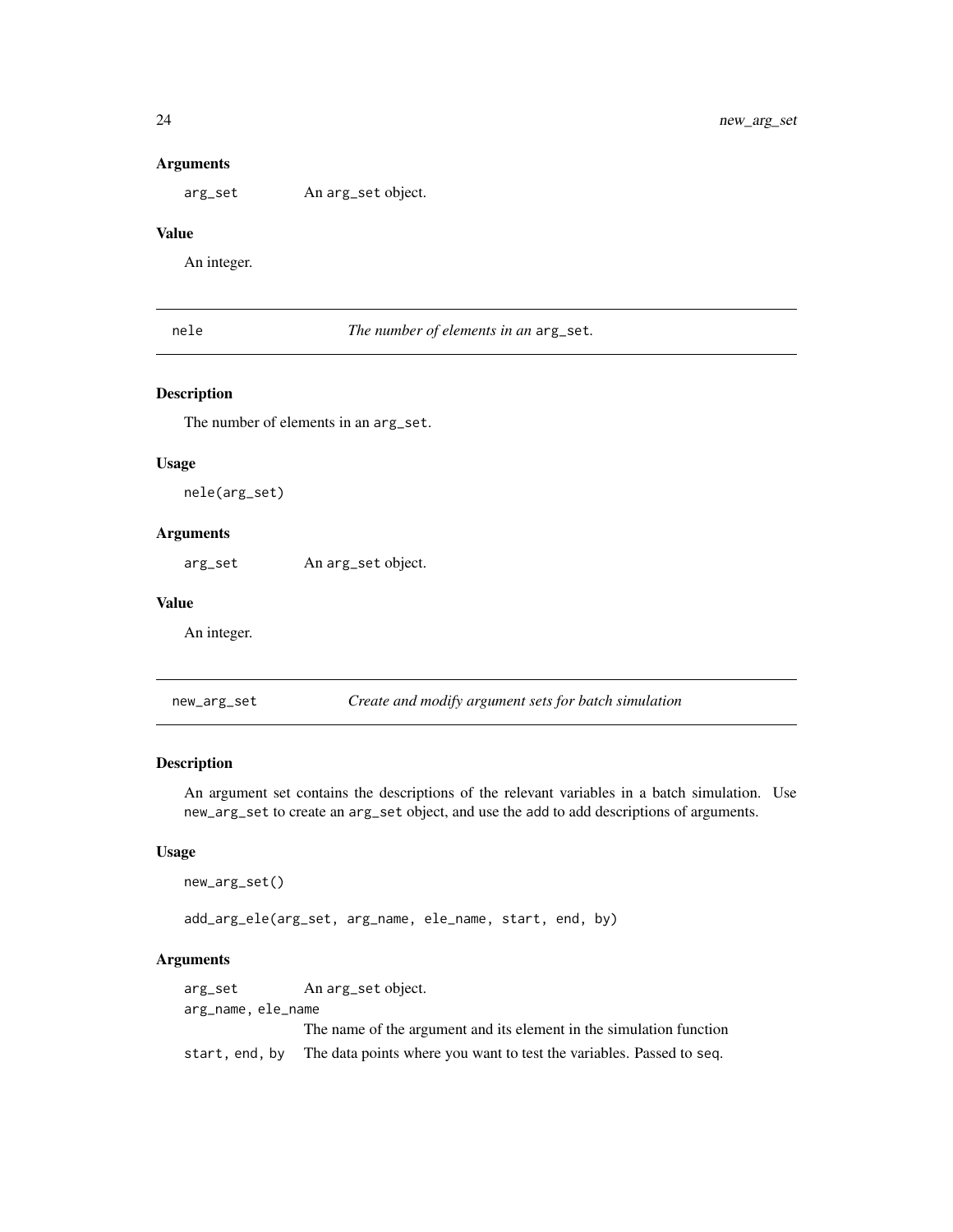<span id="page-24-0"></span>new\_var\_set 25

#### Value

An arg\_set object.

#### Functions

• new\_arg\_set: Create an arg\_set.

#### See Also

[make\\_arg\\_grid\(\)](#page-19-1) for making grids from variable sets; [batch\\_simulation\(\)](#page-21-1) for running batch simulation and a concrete example.

<span id="page-24-2"></span>new\_var\_set *Create and modify variable sets for batch simulation*

#### <span id="page-24-1"></span>Description

#### [Deprecated]

This function was deprecated because we decided to shift to a more consistent terminology. Previous par is renamed as arg (argument) and previous var is renamed as ele (element). For creating an arg\_set function, please use [new\\_arg\\_set\(\)](#page-23-1).

A variable set contains the descriptions of the relevant variables in a batch simulation. Use new\_var\_set to create a var\_set object, and use add\_var to add descriptions of variables.

#### Usage

```
new_var_set()
```
add\_var(var\_set, par\_name, var\_name, start, end, by)

#### Arguments

var\_set A var\_set object. par\_name, var\_name

The name of the parameter and variable in the simulation function

start, end, by The data points where you want to test the variables. Passed to seq.

#### Value

A var\_set object.

#### Functions

- new\_var\_set: Create a var\_set.
- add\_var: Add a variable to the var\_set.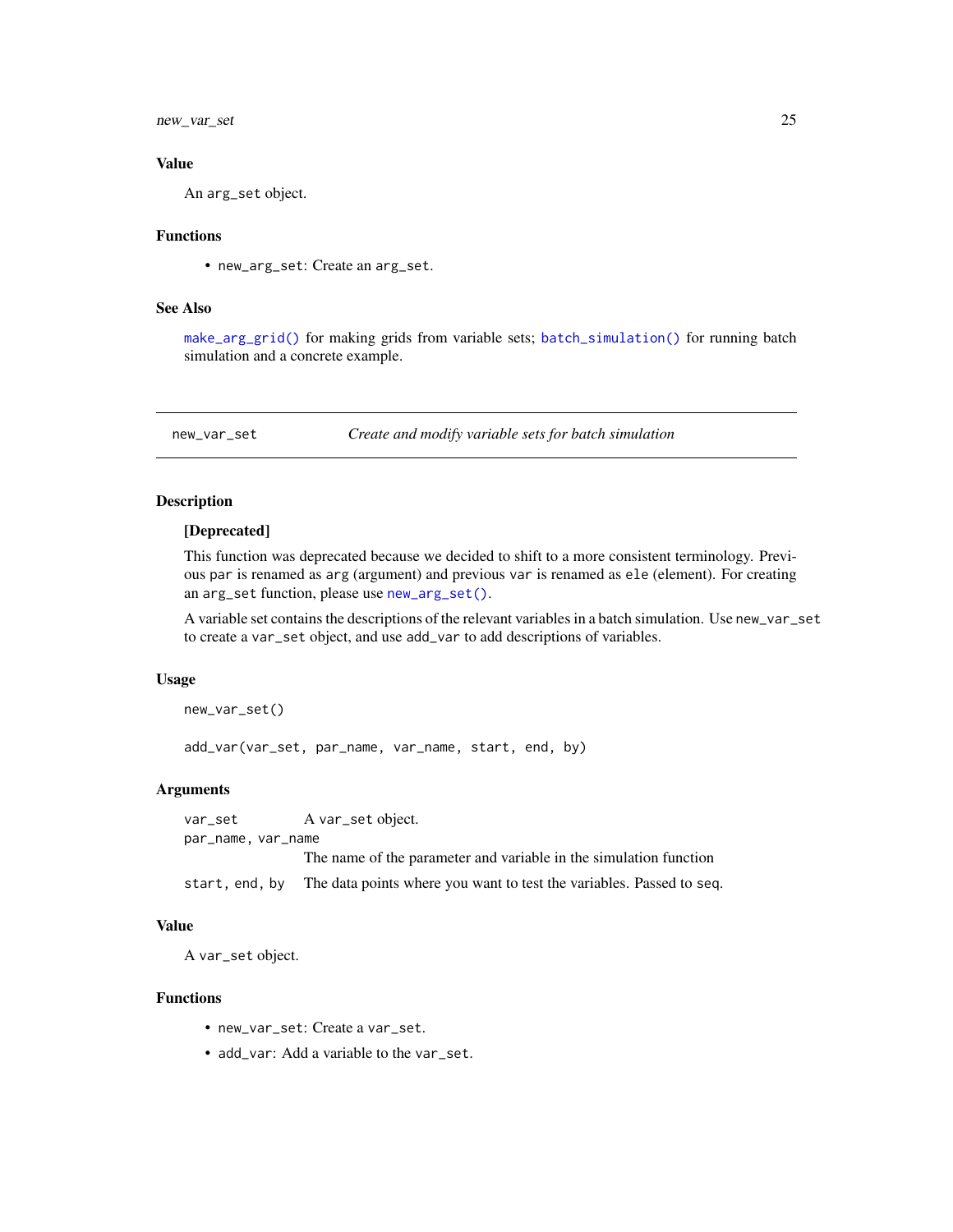# <span id="page-25-0"></span>See Also

[make\\_var\\_grid](#page-21-3) for making grids from variable sets; [batch\\_simulation](#page-21-1) for running batch simulation and a concrete example.

#### Examples

```
test <- new_var_set()
test <- test %>%
  add_var("par1", "var1", 1, 2, 0.1) %>%
  add_var("par2", "var2", 1, 2, 0.1)
```
npar *The number of parameters in a* var\_set*.*

# Description

#### [Deprecated]

This function was deprecated. See [new\\_var\\_set\(\)](#page-24-2).

#### Usage

npar(var\_set)

#### Arguments

var\_set A var\_set object.

#### Value

An integer.

nvar *The number of variables in a* var\_set*.*

# Description

# [Deprecated]

This function was deprecated. See [new\\_var\\_set\(\)](#page-24-2).

#### Usage

nvar(var\_set)

#### Arguments

var\_set A var\_set object.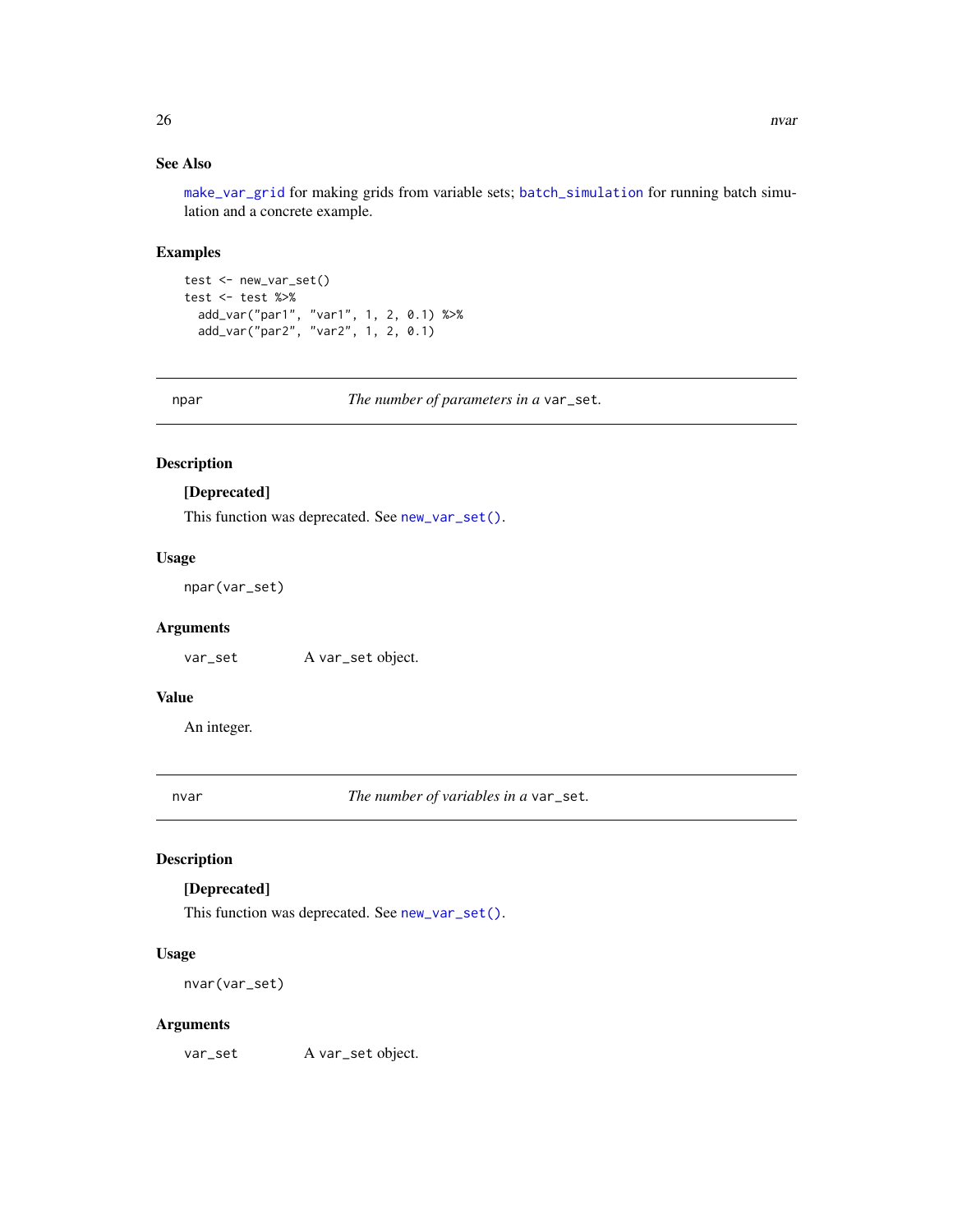# <span id="page-26-0"></span>plot.barrier 27

# Value

An integer.

<span id="page-26-1"></span>plot.barrier *Plot the result of a* barrier *object*

# Description

Plot the result of a barrier object

## Usage

## S3 method for class 'barrier' plot(x, ...)

# Arguments

| X | A barrier object. |
|---|-------------------|
| . | Not in use.       |

# Value

The plot of the local minimums, the saddle point, and the minimum energy path.

plot.landscape *Make plots from landscape objects*

# Description

Make plots from landscape objects

#### Usage

```
## S3 method for class 'landscape'
plot(x, index = 1, ...)
```
# Arguments

| $\mathsf{x}$ | A landscape object                                                                                                                                                                                           |
|--------------|--------------------------------------------------------------------------------------------------------------------------------------------------------------------------------------------------------------|
| index        | Default is 1. For some landscape objects, there is a second plot (usually 2d)<br>heatmaps for 3d landscapes) or a third plot (usually 3d matrices for 3d anima-<br>tions). Use index $= 2$ to plot that one. |
| $\cdot$      | Not in use.                                                                                                                                                                                                  |

# Value

The plot.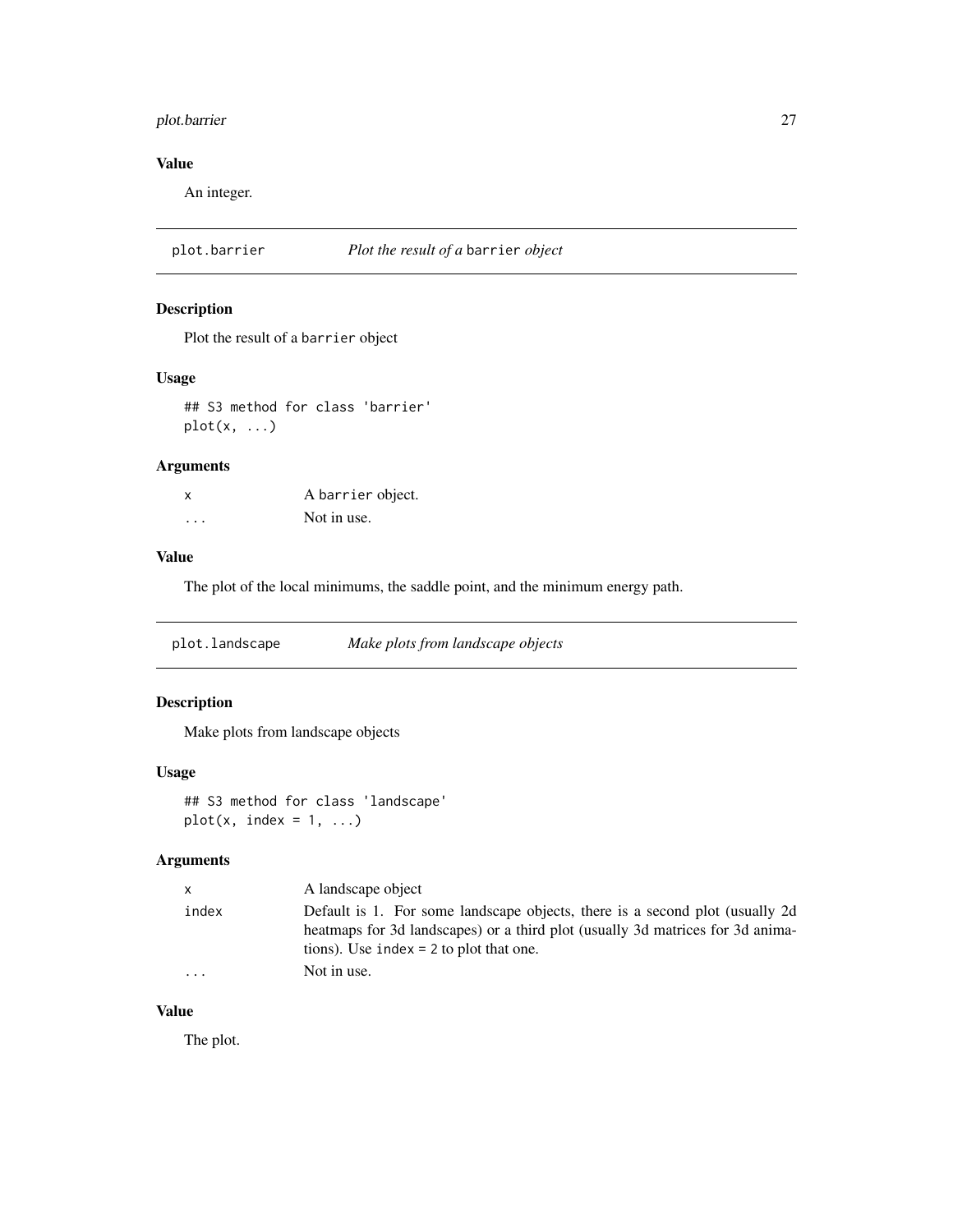<span id="page-27-0"></span>print.arg\_grid *Print an* arg\_grid *object*

# Description

Print an arg\_grid object

# Usage

```
## S3 method for class 'arg_grid'
print(x, detail = FALSE, ...)
```
# Arguments

| x                       | The object.                                             |
|-------------------------|---------------------------------------------------------|
| detail                  | Do you want to print the object details as a full list? |
| $\cdot$ $\cdot$ $\cdot$ | Not in use.                                             |

# Value

The printed result.

print.arg\_set *Print an* arg\_set *object.*

# Description

Print an arg\_set object.

#### Usage

## S3 method for class 'arg\_set'  $print(x, detail = FALSE, ...)$ 

# Arguments

|         | The object.                                             |
|---------|---------------------------------------------------------|
| detail  | Do you want to print the object details as a full list? |
| $\cdot$ | Not in use.                                             |

# Value

The printed result.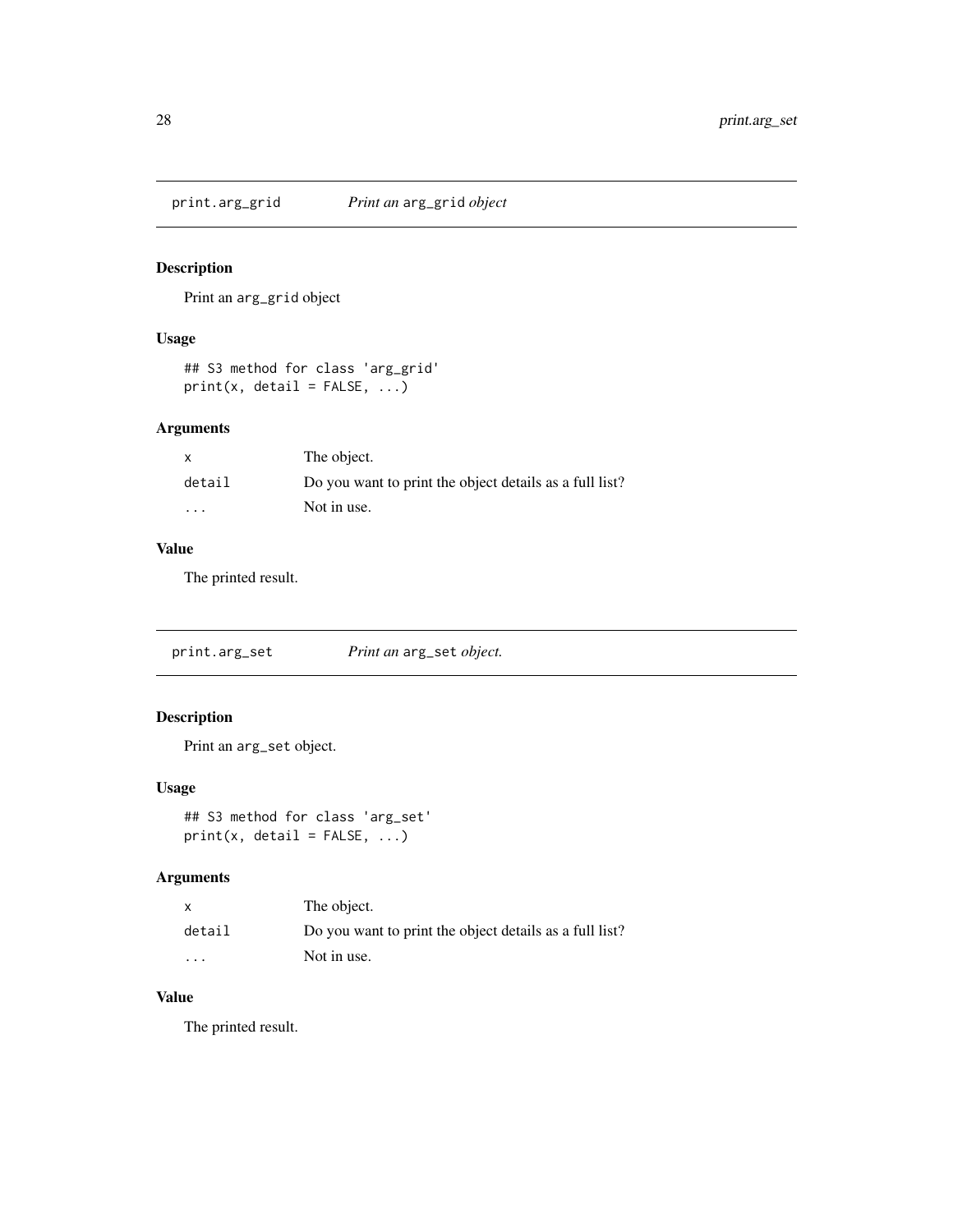<span id="page-28-0"></span>print.batch\_simulation

*Print a* batch\_simulation *object*

# Description

Print a batch\_simulation object

#### Usage

```
## S3 method for class 'batch_simulation'
print(x, detail = FALSE, ...)
```
# Arguments

| $\mathsf{x}$ | The object.                                             |
|--------------|---------------------------------------------------------|
| detail       | Do you want to print the object details as a full list? |
| .            | Not in use.                                             |

# Value

The printed result.

print.check\_conv *Print a* check\_conv

# Description

Print a check\_conv

#### Usage

## S3 method for class 'check\_conv'  $print(x, ask = TRUE, ...)$ 

# Arguments

| X       | The object.                              |
|---------|------------------------------------------|
| ask     | Ask to press enter to see the next plot? |
| $\cdot$ | Not in use.                              |

#### Value

The printed result.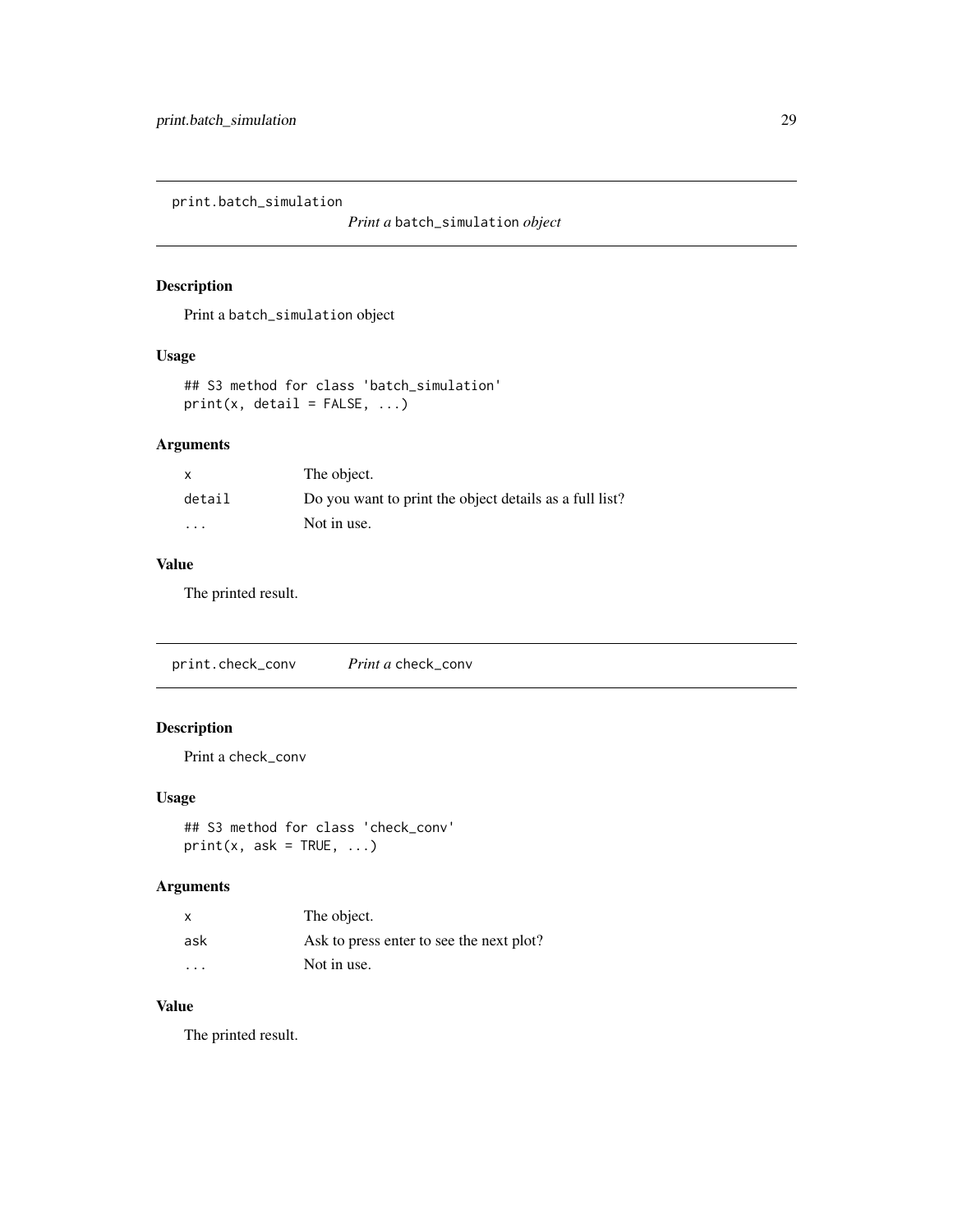<span id="page-29-0"></span>print.var\_grid *Print a* var\_grid *object*

# Description

# [Deprecated]

This function was deprecated. See [new\\_var\\_set\(\)](#page-24-2).

#### Usage

## S3 method for class 'var\_grid'  $print(x, detail = FALSE, ...)$ 

# Arguments

| x                       | The object.                                             |
|-------------------------|---------------------------------------------------------|
| detail                  | Do you want to print the object details as a full list? |
| $\cdot$ $\cdot$ $\cdot$ | Not in use.                                             |

#### Value

The printed result.

print.var\_set *Print a* var\_set *object.*

# Description

# [Deprecated]

This function was deprecated. See [new\\_var\\_set\(\)](#page-24-2).

# Usage

```
## S3 method for class 'var_set'
print(x, detail = FALSE, ...)
```
#### Arguments

| x                       | The object.                                             |
|-------------------------|---------------------------------------------------------|
| detail                  | Do you want to print the object details as a full list? |
| $\cdot$ $\cdot$ $\cdot$ | Not in use.                                             |

# Value

The printed result.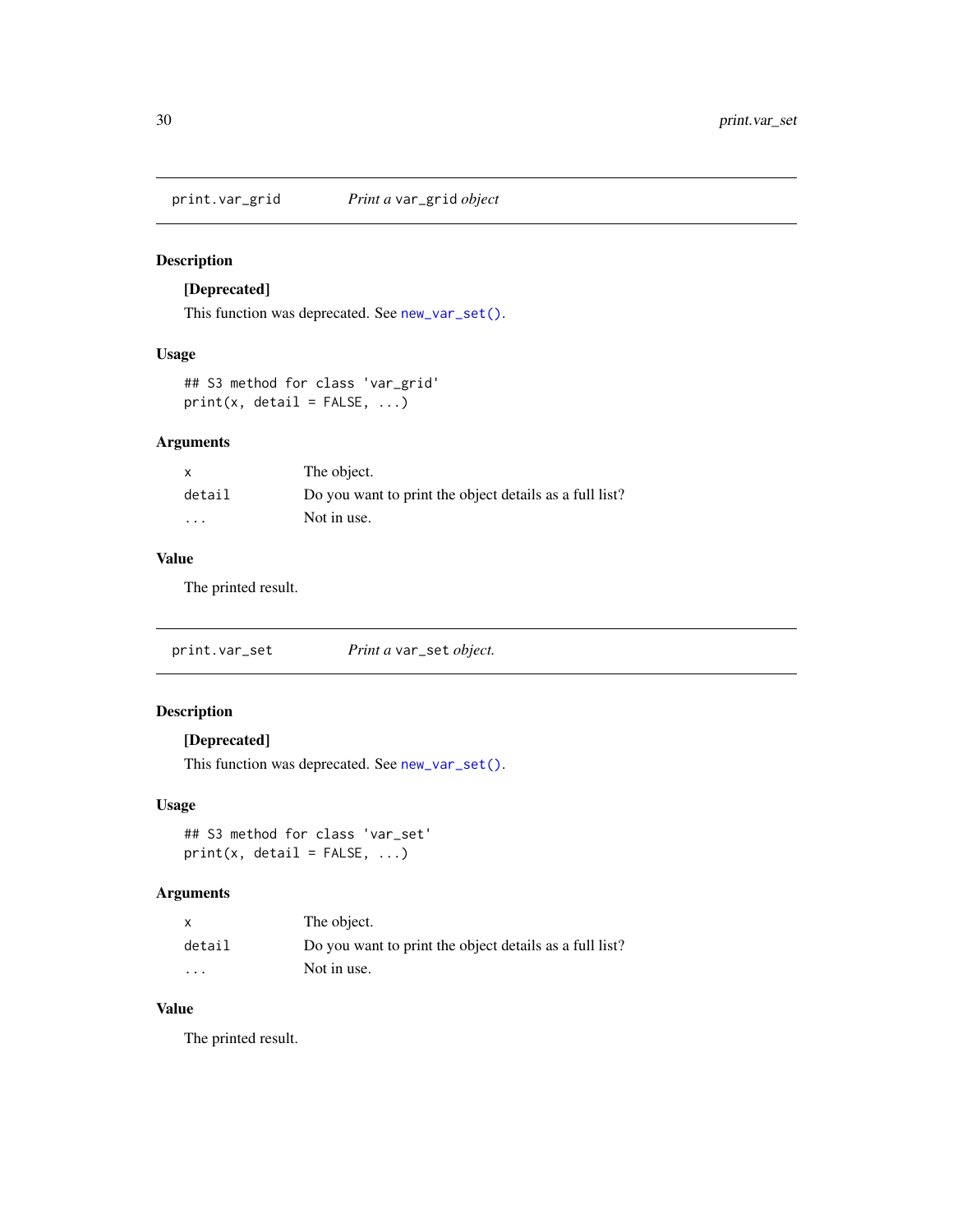<span id="page-30-0"></span>reverselog\_trans *A function for reversed log transformation*

#### Description

A function for reversed log transformation

# Usage

```
reverselog_trans(base = exp(1))
```
## Arguments

base The base of logarithm

#### Value

A trans scale object from the scales package.

save\_landscape *Save landscape plots*

# Description

Save landscape plots

# Usage

```
save_landscape(1, path = NULL, selfcontained = FALSE, ...)
```
# Arguments

|         | A landscape object                                                                                |
|---------|---------------------------------------------------------------------------------------------------|
| path    | The path to save the output. Default: "/pics/x y.html".                                           |
|         | self contained For 'plotly' plots, save the output as a self-contained html file? Default: FALSE. |
| $\cdot$ | Other parameters passed to htmlwidgets: : saveWidget() or ggplot2: : ggsave()                     |

#### Value

The function saves the plot to a specific path. It does not have a return value.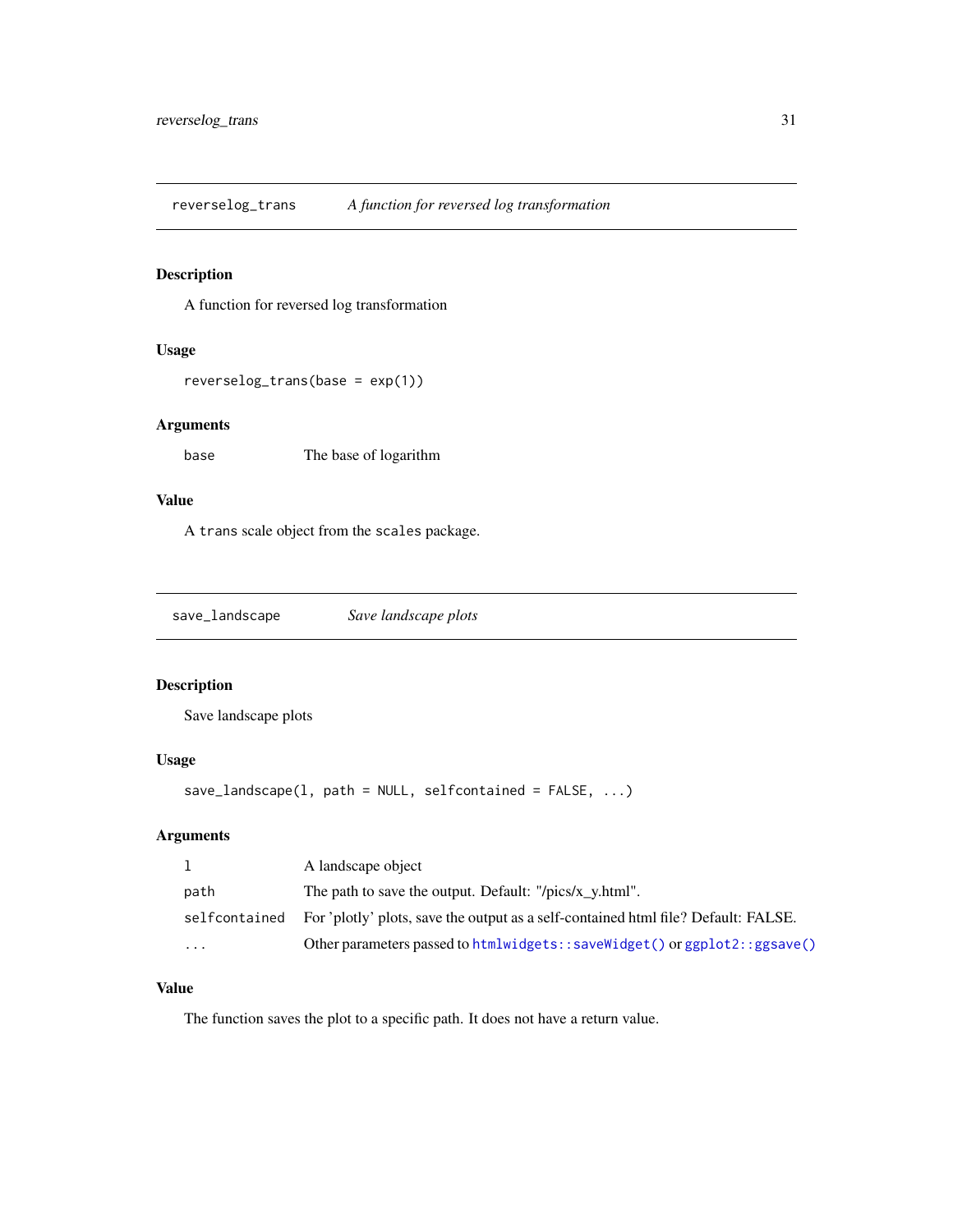<span id="page-31-1"></span><span id="page-31-0"></span>

This is a toy stochastic gradient system which can have bistability in some conditions. Model specification:

$$
U = x4 + y4 + axy + bx + cy
$$

$$
dx/dt = -\partial U/\partial x + \sigma dW/dt = -4x3 - ay - b + \sigma dW/dt
$$

$$
dy/dt = -\partial U/\partial y + \sigma dW/dt = -4y3 - ax - c + \sigma dW/dt
$$

# Usage

```
sim_fun_grad(
  initial = list(x = 0, y = 0),
 parameter = list(a = -4, b = 0, c = 0, sigmasq = 1),
 length = 1e+05,
 stepsize = 0.01,
  seed = NULL
)
```
## Arguments

initial, parameter

|          | Two sets of parameters, initial contains the initial value of x and y; parameter<br>contains a,b,c, which control the shape of the potential landscape, and sigmasq,<br>which is the square of $\sigma$ and controls the amplitude of noise. |
|----------|----------------------------------------------------------------------------------------------------------------------------------------------------------------------------------------------------------------------------------------------|
| length   | The length of simulation.                                                                                                                                                                                                                    |
| stepsize | The step size used in the Euler method.                                                                                                                                                                                                      |
| seed     | The initial seed that will be passed to set. seed () function.                                                                                                                                                                               |

#### Value

A matrix of simulation results.

# See Also

[sim\\_fun\\_nongrad\(\)](#page-32-1) and [batch\\_simulation\(\)](#page-21-1).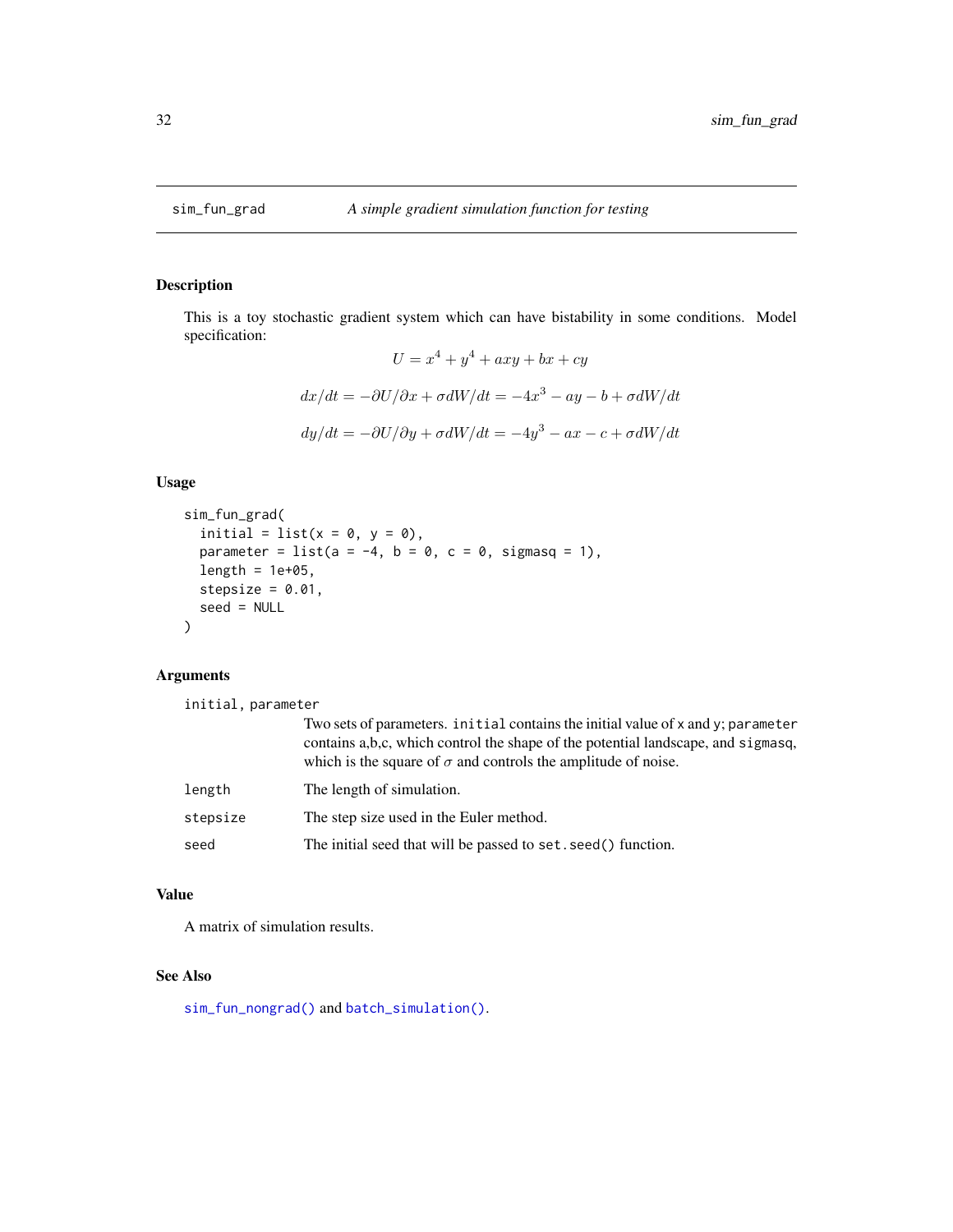<span id="page-32-1"></span><span id="page-32-0"></span>

This is a toy stochastic non-gradient system which can have multistability in some conditions. Model specification:

#### Usage

```
sim_fun_nongrad(
 initial = list(x1 = 0, x2 = 0, a = 1),
 parameter = list(b = 1, k = 1, S = 0.5, n = 4, lambda = 0.01, sigmasq1 = 8, sigmasq2= 8, sigmasq3 = 2),
 constrain_a = TRUE,
 amin = -0.3,
 amax = 1.8,
 length = 1e+05,
 stepsize = 0.01,
 seed = NULL,
 progress = TRUE
)
```
# Arguments

initial, parameter

|             | Two sets of parameters. initial contains the initial value of $x1$ , $x2$ , and a;<br>parameter contains b,k,S,n,lambda, which control the model dynamics, and<br>sigmasq1,sigmasq2,sigmasq3, which are the squares of $\sigma_1$ , $\sigma_2$ , $\sigma_3$ and controls<br>the amplitude of noise. |
|-------------|-----------------------------------------------------------------------------------------------------------------------------------------------------------------------------------------------------------------------------------------------------------------------------------------------------|
| constrain_a | Should the value of a be constrained? (TRUE by default).                                                                                                                                                                                                                                            |
| amin, amax  | If constrain_a, the minimum and maximum values of a.                                                                                                                                                                                                                                                |
| length      | The length of simulation.                                                                                                                                                                                                                                                                           |
| stepsize    | The step size used in the Euler method.                                                                                                                                                                                                                                                             |
| seed        | The initial seed that will be passed to set. seed () function.                                                                                                                                                                                                                                      |
| progress    | Show progress bar of the simulation?                                                                                                                                                                                                                                                                |

## Details

$$
\frac{dx_1}{dt} = \frac{ax_1^n}{S^n + x_1^n} + \frac{bS^n}{S^n + x_2^n} - kx_1 + \sigma_1 dW_1/dt
$$

$$
\frac{dx_2}{dt} = \frac{ax_2^n}{S^n + x_2^n} + \frac{bS^n}{S^n + x_1^n} - kx_2 + \sigma_2 dW_2/dt
$$

$$
\frac{da}{dt} = -\lambda a + \sigma_3 dW_3/dt
$$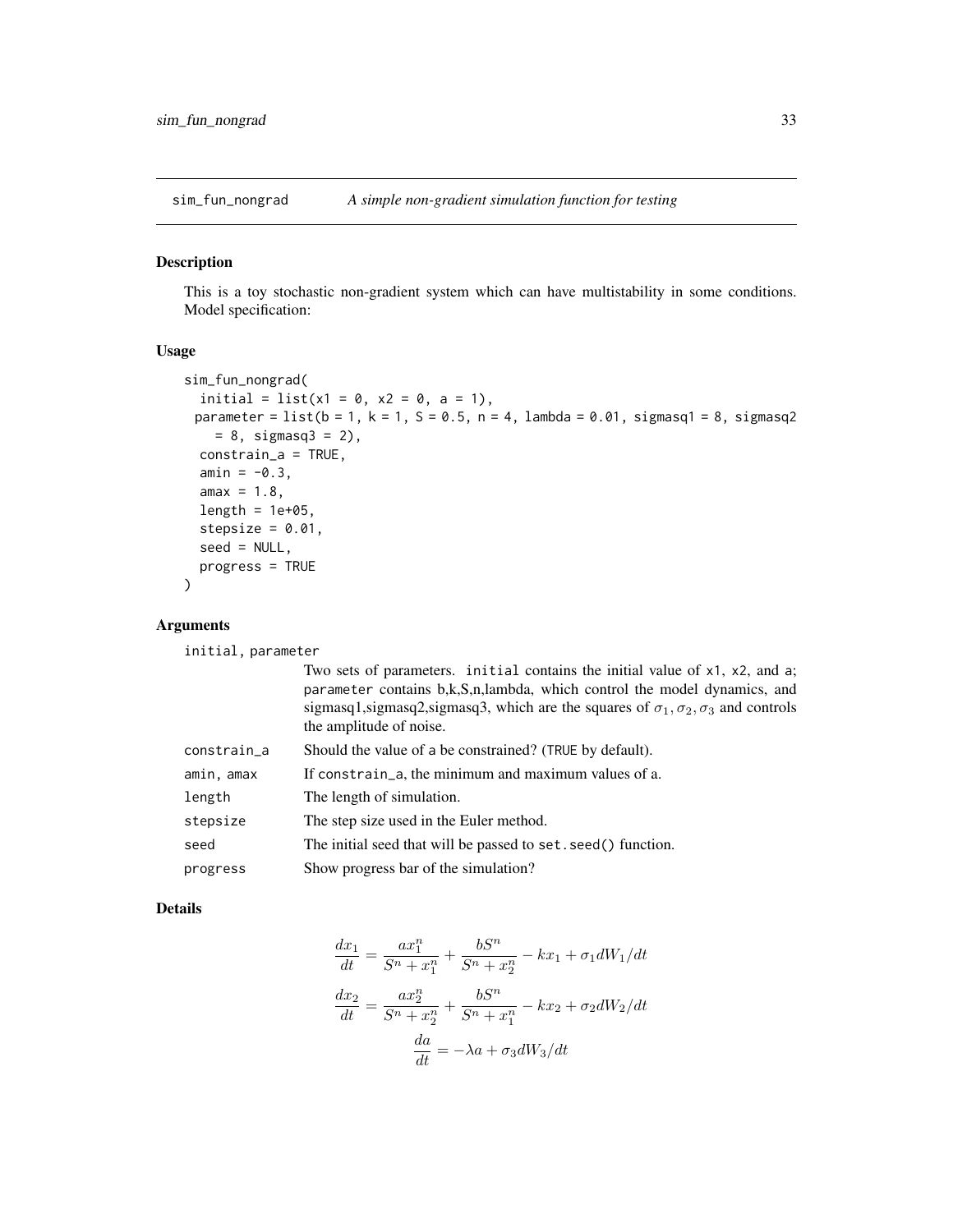# <span id="page-33-0"></span>Value

A matrix of simulation results.

#### References

Wang, J., Zhang, K., Xu, L., & Wang, E. (2011). Quantifying the Waddington landscape and biological paths for development and differentiation. Proceedings of the National Academy of Sciences, 108(20), 8257-8262. doi: [10.1073/pnas.1017017108](https://doi.org/10.1073/pnas.1017017108)

# See Also

[sim\\_fun\\_grad\(\)](#page-31-1) and [batch\\_simulation\(\)](#page-21-1).

<span id="page-33-1"></span>sim\_fun\_test *A simple simulation function for testing*

#### Description

A simple simulation function for testing

#### Usage

sim\_fun\_test(par1, par2, length = 1000)

# Arguments

| par1, par2 | Two parameters, par1 contains var1; par2 contains var2 and var3. |
|------------|------------------------------------------------------------------|
| length     | The length of simulation.                                        |

#### Value

A matrix of simulation results.

#### See Also

[sim\\_fun\\_test2\(\)](#page-0-0) for a more realistic example. [batch\\_simulation\(\)](#page-21-1) for a concrete example.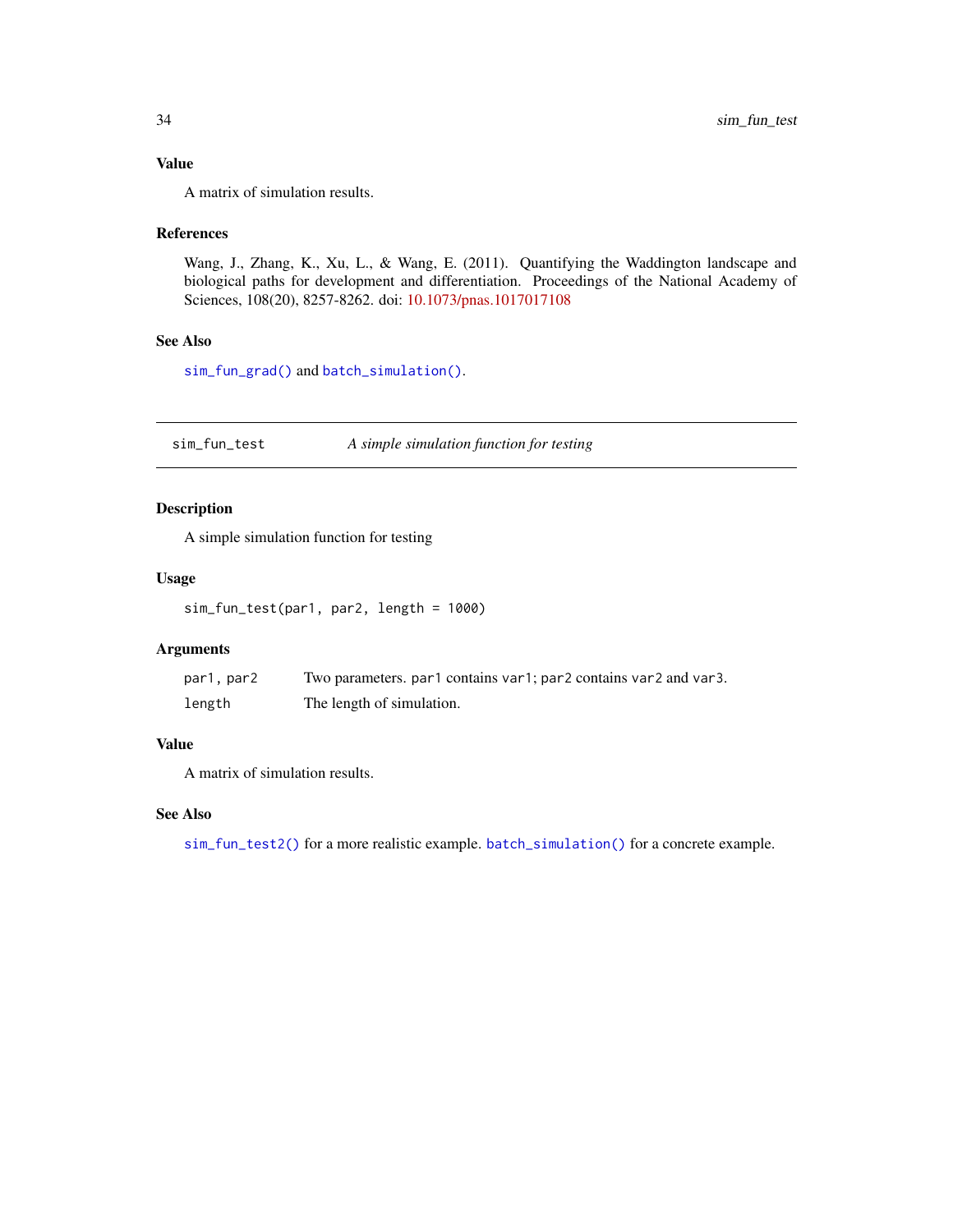# <span id="page-34-0"></span>**Index**

add\_arg\_ele *(*new\_arg\_set*)*, [24](#page-23-0) add\_var *(*new\_var\_set*)*, [25](#page-24-0) add\_var(), *[20](#page-19-0)*, *[22](#page-21-0)* as.hash\_big.matrix *(*hash\_big.matrix-class*)*, [11](#page-10-0) attach.hash\_big.matrix *(*hash\_big.matrix-class*)*, [11](#page-10-0) attach\_all\_matrices, [3](#page-2-0)

batch\_simulation, *[26](#page-25-0)* batch\_simulation *(*modified\_simulation*)*, [22](#page-21-0) batch\_simulation(), *[3](#page-2-0)*, *[20](#page-19-0)*, *[22](#page-21-0)*, *[25](#page-24-0)*, *[32](#page-31-0)*, *[34](#page-33-0)* bigmemory::as.big.matrix(), *[3](#page-2-0)*, *[11](#page-10-0)*

calculate\_barrier, [3](#page-2-0) calculate\_barrier\_2d, [4](#page-3-0) calculate\_barrier\_2d(), *[4](#page-3-0)* calculate\_barrier\_2d\_batch, [5](#page-4-0) calculate\_barrier\_2d\_batch(), *[4](#page-3-0)* calculate\_barrier\_3d, [6](#page-5-0) calculate\_barrier\_3d(), *[4](#page-3-0)* calculate\_barrier\_3d\_batch, [7](#page-6-0) calculate\_barrier\_3d\_batch(), *[4](#page-3-0)*, *[21](#page-20-0)* check\_conv, [8](#page-7-0)

fill\_in\_struct, [8](#page-7-0) fill\_in\_struct(), *[23](#page-22-0)* find\_local\_min\_2d, [9](#page-8-0) find\_local\_min\_3d, [9](#page-8-0)

get\_barrier\_height, [10](#page-9-0) get\_dist, [10](#page-9-0) get\_geom, [11](#page-10-0) ggplot2::ggsave(), *[31](#page-30-0)*

hash\_big.matrix *(*hash\_big.matrix-class*)*, [11](#page-10-0) hash\_big.matrix-class, [11](#page-10-0) htmlwidgets::saveWidget(), *[31](#page-30-0)*

ks::kde(), *[13](#page-12-0)*, *[16](#page-15-0)*

make\_2d\_density, [12](#page-11-0) make\_2d\_kernel\_dist, [13](#page-12-0) make\_2d\_kernel\_dist(), *[17,](#page-16-0) [18](#page-17-0)* make\_2d\_matrix, [13](#page-12-0) make\_2d\_static, [14](#page-13-0) make\_2d\_static(), *[12](#page-11-0)* make\_2d\_tidy\_dist, [15](#page-14-0) make\_3d\_animation, [15](#page-14-0) make\_3d\_kernel\_dist, [16](#page-15-0) make\_3d\_kernel\_dist(), *[19](#page-18-0)* make\_3d\_matrix, [17](#page-16-0) make\_3d\_static, [18](#page-17-0) make\_3d\_tidy\_dist, [18](#page-17-0) make\_4d\_static, [19](#page-18-0) make\_arg\_grid, [20](#page-19-0) make\_arg\_grid(), *[23](#page-22-0)*, *[25](#page-24-0)* make\_barrier\_grid\_2d, [20](#page-19-0) make\_barrier\_grid\_3d, [21](#page-20-0) make\_var\_grid, [22,](#page-21-0) *[26](#page-25-0)* MASS::kde2d(), *[13](#page-12-0)*, *[16](#page-15-0)* modified\_simulation, [22](#page-21-0) modified\_simulation(), *[8](#page-7-0)* narg, [23](#page-22-0) nele, [24](#page-23-0) new\_arg\_set, [24](#page-23-0) new\_arg\_set(), *[20](#page-19-0)*, *[25](#page-24-0)* new\_var\_set, [25](#page-24-0) new\_var\_set(), *[22](#page-21-0)*, *[26](#page-25-0)*, *[30](#page-29-0)* npar, [26](#page-25-0) nvar, [26](#page-25-0) plot.barrier, [27](#page-26-0) plot.barrier(), *[4](#page-3-0)* plot.landscape, [27](#page-26-0) print.arg\_grid, [28](#page-27-0) print.arg\_set, [28](#page-27-0)

print.batch\_simulation, [29](#page-28-0)